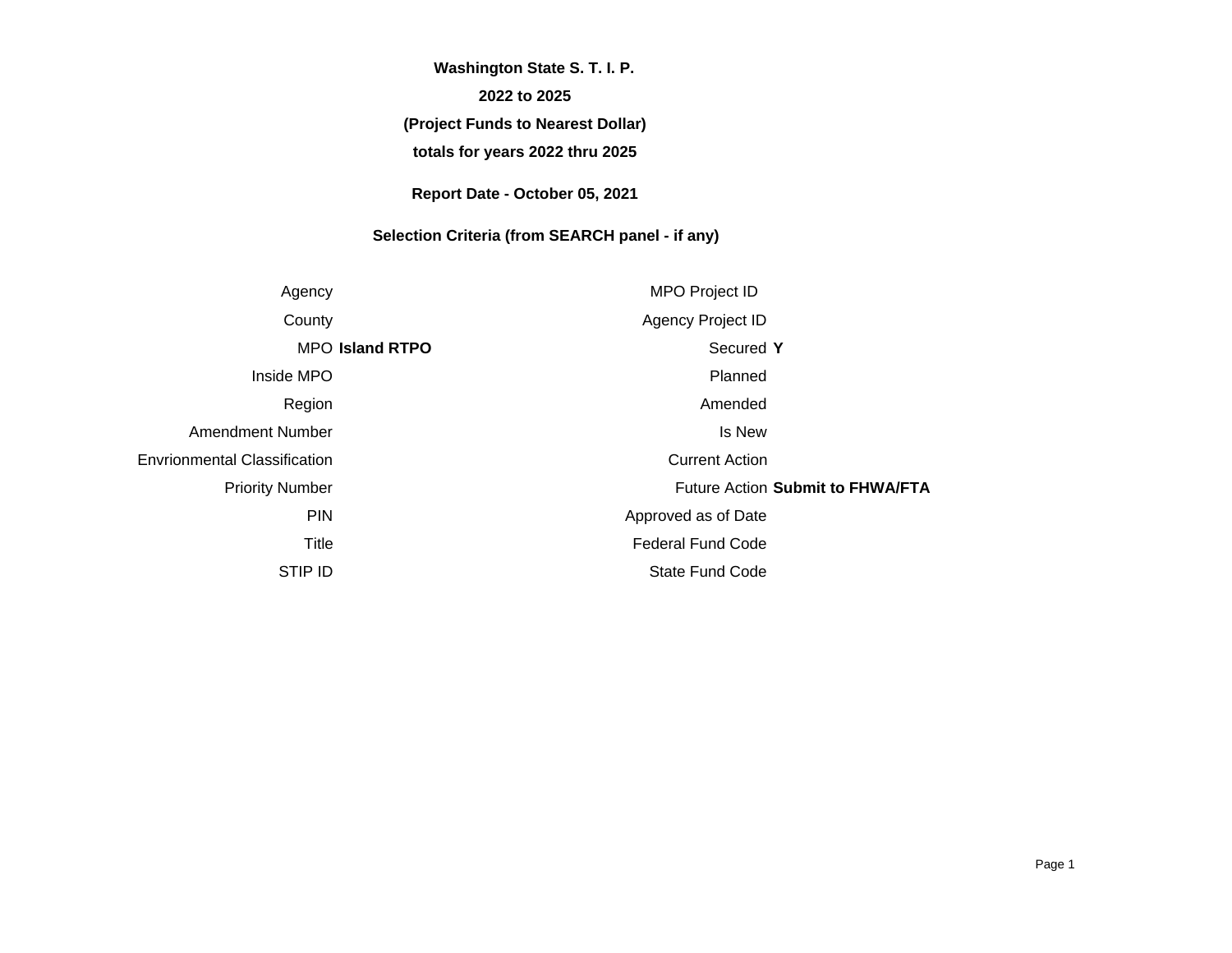## **2022 to 2025**

# **(Project Funds to Nearest Dollar)**

|                       | <b>MPO/RTPO: Island RTPO</b> |                    |                | N Inside                           |                       | Y Outside             |                  |                       |                                                | <b>October 5, 2021</b>       |
|-----------------------|------------------------------|--------------------|----------------|------------------------------------|-----------------------|-----------------------|------------------|-----------------------|------------------------------------------------|------------------------------|
| <b>County: Island</b> |                              |                    |                |                                    |                       |                       |                  |                       |                                                |                              |
|                       |                              | Agency: Island Co. |                |                                    |                       |                       |                  |                       |                                                |                              |
| <b>CIs</b>            | Func Project<br>Number       | <b>PIN</b>         | Imp<br>STIP ID | Total<br>Project<br>Length<br>Type | Environmental<br>Type | <b>RW</b><br>Required | Begin<br>Termini | End<br><b>Termini</b> | <b>Total Est.</b><br>Cost of<br><b>Project</b> | <b>STIP</b><br>Amend.<br>No. |

Ault Field Road/Goldie Road Intersection Improvements

Improvements at the intersection of Ault Field Road and Goldie Road, including converting span wire to mast arm, safety upgrades, ADA features, etc.

04 WA-11703 04 0.000 CE No 10.61 10.61 650,000

|           |                             |                          | <b>Federal Funds</b> |                        |                    |                    |           |
|-----------|-----------------------------|--------------------------|----------------------|------------------------|--------------------|--------------------|-----------|
| Phase     | <b>Start Date</b>           | <b>Federal Fund Code</b> |                      | <b>State Fund Code</b> | <b>State Funds</b> | <b>Local Funds</b> | Total     |
| <b>PE</b> | 2022                        |                          |                      |                        |                    | 100,000            | 100,000   |
| <b>CN</b> | 2022                        |                          | 0                    |                        | 0                  | 550,000            | 550,000   |
|           |                             | <b>Project Totals</b>    | 0                    |                        | 0                  | 650,000            | 650,000   |
|           | <b>Expenditure Schedule</b> |                          |                      |                        |                    |                    |           |
|           | Phase                       | 1st                      |                      | 2nd                    | 3rd                | 4th                | 5th & 6th |
|           | <b>PE</b>                   | 100,000                  |                      |                        | 0                  | 0                  | 0         |
|           | <b>CN</b>                   | 550,000                  |                      | 0                      | 0                  | 0                  | 0         |
|           | <b>Totals</b>               | 650,000                  |                      |                        | 0                  | 0                  | 0         |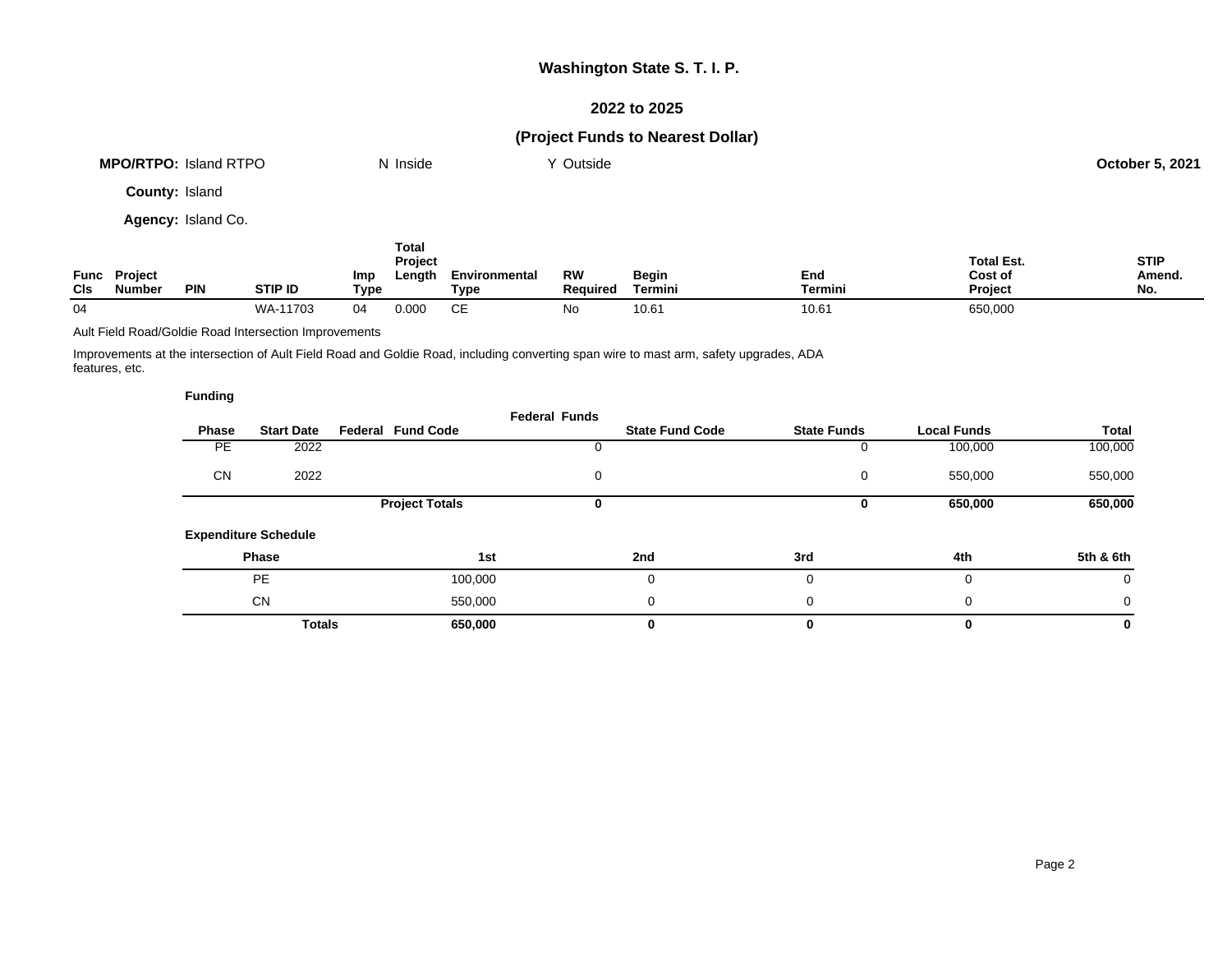## **2022 to 2025**

# **(Project Funds to Nearest Dollar)**

|              |                               | <b>MPO/RTPO: Island RTPO</b> |                |                         | N Inside                                 |                              | Y Outside                   |                         |                       |                                                | <b>October 5, 2021</b>             |
|--------------|-------------------------------|------------------------------|----------------|-------------------------|------------------------------------------|------------------------------|-----------------------------|-------------------------|-----------------------|------------------------------------------------|------------------------------------|
|              | <b>County: Island</b>         |                              |                |                         |                                          |                              |                             |                         |                       |                                                |                                    |
|              |                               | Agency: Island Co.           |                |                         |                                          |                              |                             |                         |                       |                                                |                                    |
| $\mathsf{C}$ | Func Project<br><b>Number</b> | <b>DIM</b>                   | <b>CTID IN</b> | Imp<br>T <sub>max</sub> | <b>Total</b><br><b>Project</b><br>Length | Environmental<br><b>Type</b> | <b>RW</b><br><b>Domirad</b> | Begin<br><b>Tormini</b> | End<br><b>Tormini</b> | <b>Total Est.</b><br>Cost of<br><b>Drainet</b> | <b>STIP</b><br>Amend.<br><b>MA</b> |

| CIs | <b>Number</b> | <b>PIN</b> | STIP ID<br>- 14 | ™урс | TVDE.    | <b>Required</b> | Termini                              | $-$<br>Termini                       | Project | No |
|-----|---------------|------------|-----------------|------|----------|-----------------|--------------------------------------|--------------------------------------|---------|----|
| 07  |               |            | WA-<br>$-11700$ |      | ~-<br>ັັ | Yes             | / Road at Swantown<br>شrosb∨<br>Road | Swantown Road at<br>Wieldraayer Road | 262,854 |    |

Bos Lake Loop Trail - Swantown Road Shoulder Widening

**Funding**

Develop segments of a recreation/active-transportation loop route in vicinity of Bos Lake area (near Oak Harbor) using road shoulders and existing facilities.

| --------  |                             |                          |                       |                      |                        |                    |                    |              |
|-----------|-----------------------------|--------------------------|-----------------------|----------------------|------------------------|--------------------|--------------------|--------------|
| Phase     | <b>Start Date</b>           | <b>Federal Fund Code</b> |                       | <b>Federal Funds</b> | <b>State Fund Code</b> | <b>State Funds</b> | <b>Local Funds</b> | <b>Total</b> |
|           |                             |                          |                       |                      |                        |                    |                    |              |
| <b>PE</b> | 2022                        |                          |                       |                      |                        | 0                  | 100,000            | 100,000      |
| <b>RW</b> | 2022                        |                          |                       | 0                    |                        | 0                  | 90,000             | 90,000       |
| <b>CN</b> | 2023                        |                          | STP(R)                | 63,019               |                        | 0                  | 9,835              | 72,854       |
|           |                             |                          | <b>Project Totals</b> | 63,019               |                        | 0                  | 199,835            | 262,854      |
|           | <b>Expenditure Schedule</b> |                          |                       |                      |                        |                    |                    |              |
|           | Phase                       |                          | 1st                   |                      | 2nd                    | 3rd                | 4th                | 5th & 6th    |
|           | <b>PE</b>                   |                          | 100,000               |                      | 0                      | $\Omega$           | 0                  | 0            |
|           | <b>RW</b>                   |                          | 90,000                |                      | 0                      | $\mathbf 0$        | 0                  | 0            |
|           | <b>CN</b>                   |                          | 0                     |                      | 72,854                 | $\mathbf 0$        | 0                  | 0            |
|           | <b>Totals</b>               |                          | 190,000               |                      | 72,854                 | 0                  | 0                  | 0            |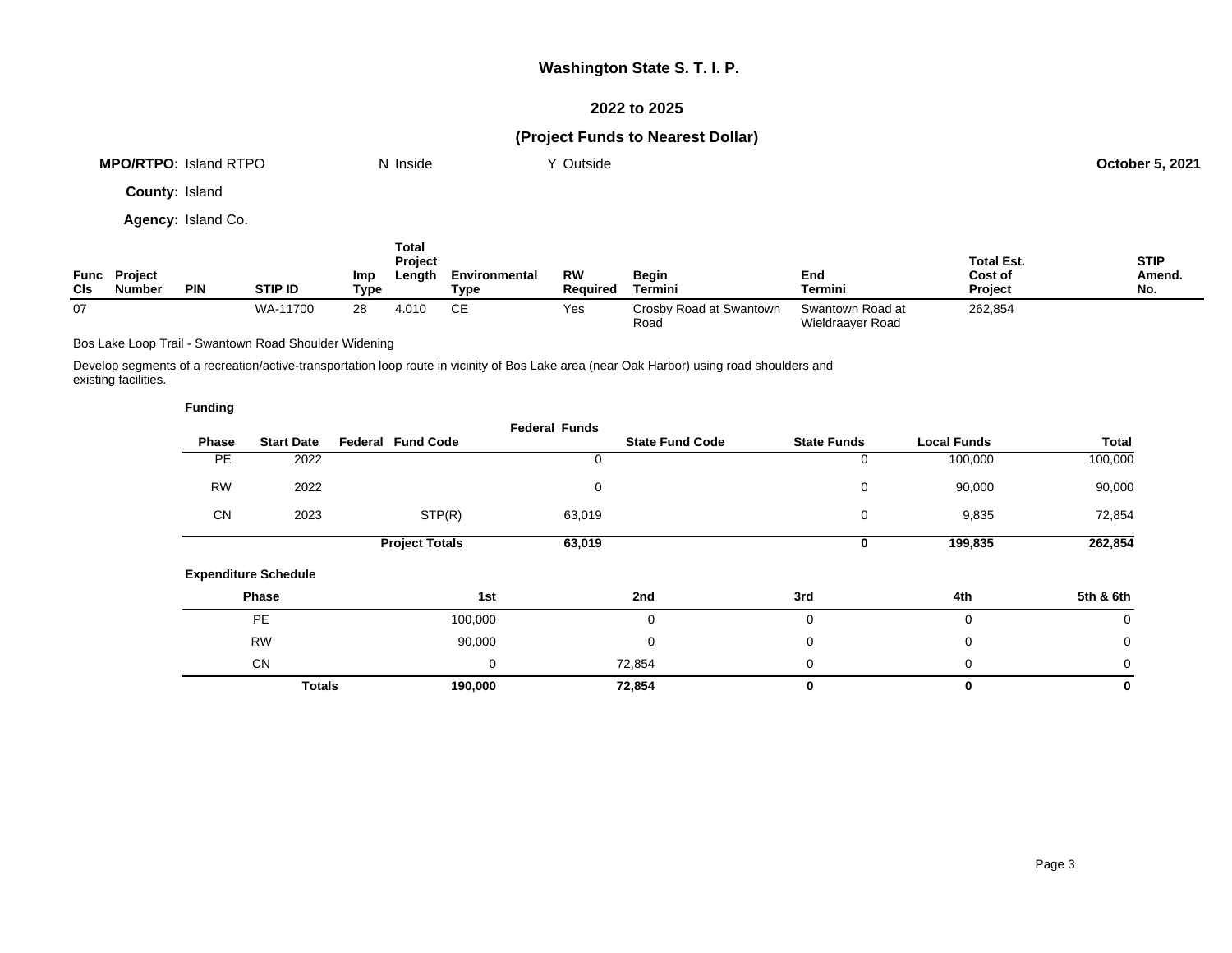## **2022 to 2025**

## **(Project Funds to Nearest Dollar)**

| <b>MPO/RTPO: Island RTPO</b> | N Inside | Y Outside | <b>October 5, 2021</b> |
|------------------------------|----------|-----------|------------------------|
| <b>County: Island</b>        |          |           |                        |
| <b>Agency: Island Co.</b>    |          |           |                        |

**Func Project Cls Number PIN STIP ID Imp Type Total Project Length Environmental Type RW Required Begin Termini End Termini Total Est. Cost of Project STIP Amend. No.** 00 WA-11714 28 0.500 CE No East end of Wieldraayer Rd Unnamed Co Rd 130,000

Bos Lake Trail - Fakkema Farm Crossing

Develop Fakkema Farm segment of active-transportation loop route in vicinity of Bos Lake (near Oak Harbor).

|              |                             |                          | <b>Federal Funds</b> |                        |                    |                    |           |
|--------------|-----------------------------|--------------------------|----------------------|------------------------|--------------------|--------------------|-----------|
| <b>Phase</b> | <b>Start Date</b>           | <b>Federal Fund Code</b> |                      | <b>State Fund Code</b> | <b>State Funds</b> | <b>Local Funds</b> | Total     |
| <b>PE</b>    | 2022                        |                          |                      |                        |                    | 20,000             | 20,000    |
| <b>CN</b>    | 2023                        | TAP(US)                  | 110,000              |                        | 0                  | 0                  | 110,000   |
|              |                             | <b>Project Totals</b>    | 110,000              |                        |                    | 20,000             | 130,000   |
|              | <b>Expenditure Schedule</b> |                          |                      |                        |                    |                    |           |
|              | Phase                       | 1st                      |                      | 2nd                    | 3rd                | 4th                | 5th & 6th |
|              | <b>PE</b>                   | 20,000                   |                      | ი                      |                    | 0                  | 0         |
|              | <b>CN</b>                   | 0                        |                      | 110,000                | 0                  | 0                  | 0         |
|              | <b>Totals</b>               | 20,000                   |                      | 110,000                |                    | 0                  | 0         |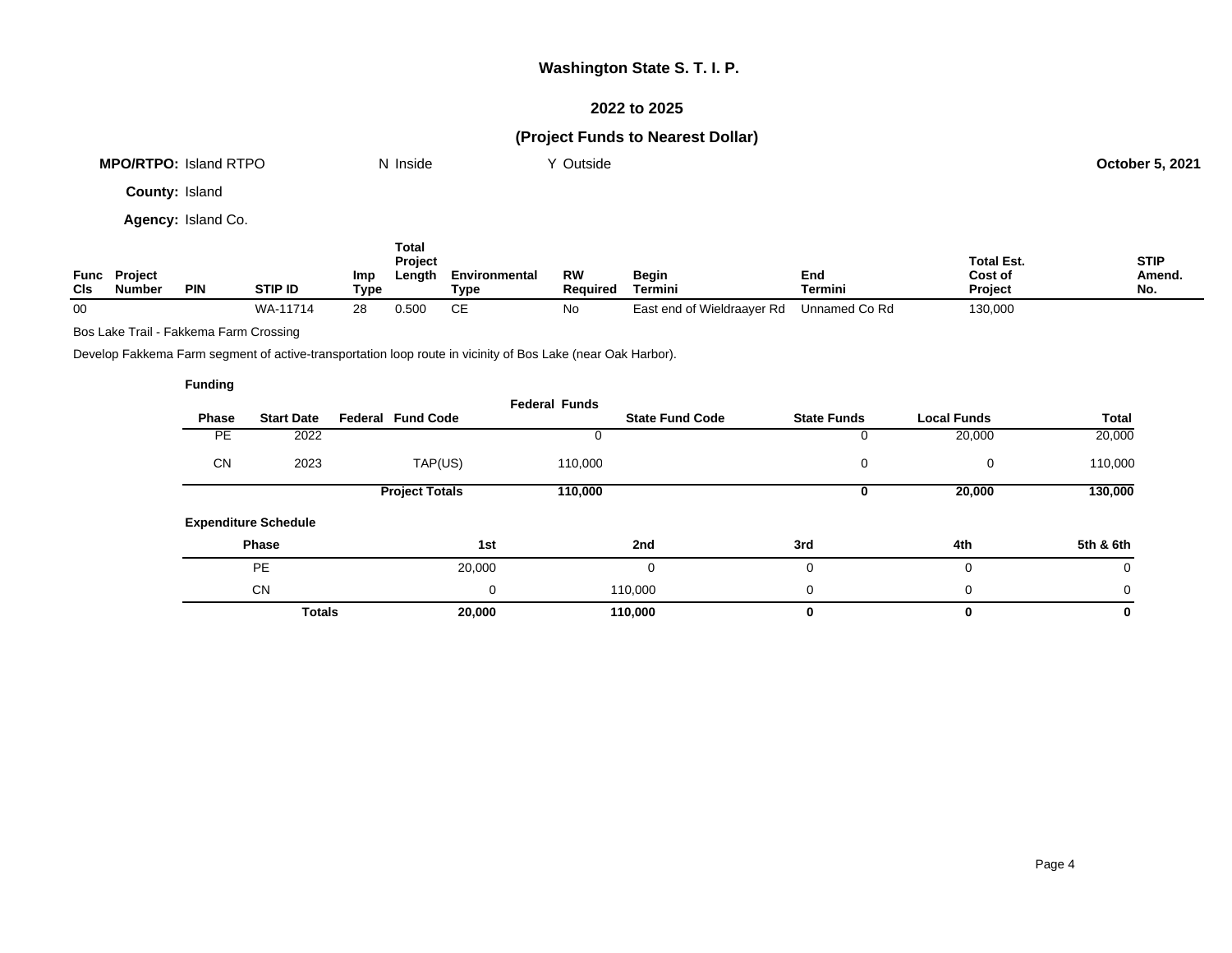## **2022 to 2025**

# **(Project Funds to Nearest Dollar)**

| <b>MPO/RTPO: Island RTPO</b> | N Inside                | Y Outside |                   | <b>October 5, 2021</b> |
|------------------------------|-------------------------|-----------|-------------------|------------------------|
| County: Island               |                         |           |                   |                        |
| Agency: Island Co.           |                         |           |                   |                        |
|                              | <b>Total</b><br>Project |           | <b>Total Est.</b> | <b>STIP</b>            |

| Func<br>CIs | <b>Project</b><br>Number | <b>PIN</b> | <b>STIP ID</b> | Imp<br>Type | .<br>∟enath | Environmental<br>Type | <b>RW</b><br>Required | Begin<br>Termini | End<br>Termin.        | .<br>Cost of<br><b>Project</b> | -<br>Amend.<br>No. |
|-------------|--------------------------|------------|----------------|-------------|-------------|-----------------------|-----------------------|------------------|-----------------------|--------------------------------|--------------------|
| 06          |                          |            | WA-07858       | ററ<br>28    | 49.000      | $\sim$ $-$            | Νo                    | Ebey Road        | <sup>⊏</sup> ish Road | 100,000                        |                    |

Central Whidbey Bicycle Tour Route

Project will develop a formal bicycle route along rural roads enciricling Central Whidbey Island by adding bicycle wayfinding signs and widening shoulders where needed.

|              |                             |                          | <b>Federal Funds</b> |                        |                    |                    |           |
|--------------|-----------------------------|--------------------------|----------------------|------------------------|--------------------|--------------------|-----------|
| <b>Phase</b> | <b>Start Date</b>           | <b>Federal Fund Code</b> |                      | <b>State Fund Code</b> | <b>State Funds</b> | <b>Local Funds</b> | Total     |
| <b>CN</b>    | 2022                        | TAP(R)                   | 86,500               |                        |                    |                    | 86,500    |
|              |                             | <b>Project Totals</b>    | 86,500               |                        |                    |                    | 86,500    |
|              | <b>Expenditure Schedule</b> |                          |                      |                        |                    |                    |           |
|              | <b>Phase</b>                |                          | 1st                  | 2nd                    | 3rd                | 4th                | 5th & 6th |
|              | CN                          |                          | 86,500               |                        |                    | 0                  | 0         |
|              | <b>Totals</b>               |                          | 86,500               | 0                      |                    | 0                  | 0         |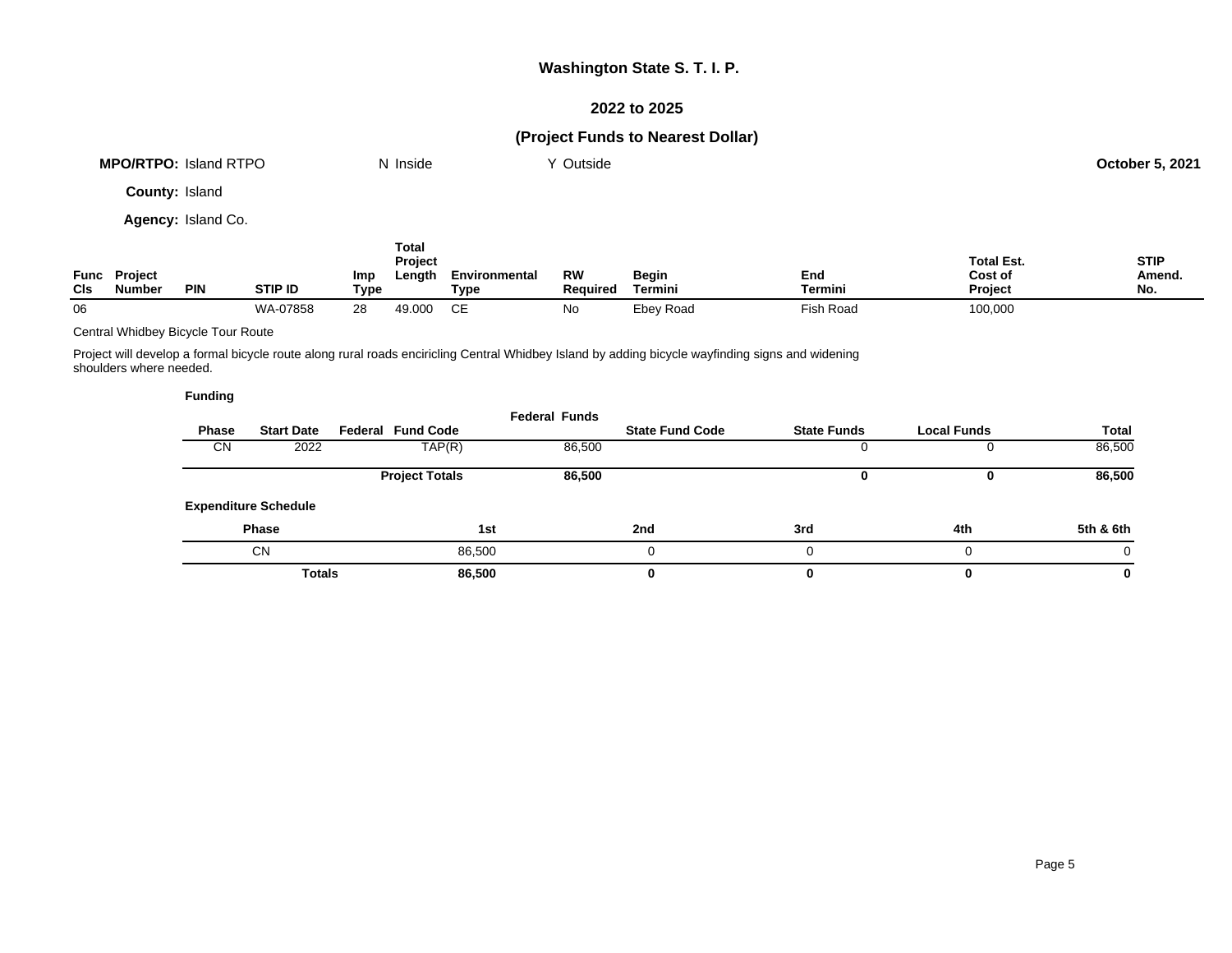## **2022 to 2025**

# **(Project Funds to Nearest Dollar)**

|                       | <b>MPO/RTPO: Island RTPO</b>         |            |                |                    | N Inside                          |                       | Y Outside             |                         |                       |                                                | <b>October 5, 2021</b>       |
|-----------------------|--------------------------------------|------------|----------------|--------------------|-----------------------------------|-----------------------|-----------------------|-------------------------|-----------------------|------------------------------------------------|------------------------------|
| <b>County: Island</b> |                                      |            |                |                    |                                   |                       |                       |                         |                       |                                                |                              |
| Agency: Island Co.    |                                      |            |                |                    |                                   |                       |                       |                         |                       |                                                |                              |
| <b>CIs</b>            | <b>Func Project</b><br><b>Number</b> | <b>PIN</b> | <b>STIP ID</b> | <b>Imp</b><br>Type | Total<br><b>Project</b><br>Length | Environmental<br>Type | RW<br><b>Required</b> | Begin<br><b>Termini</b> | End<br><b>Termini</b> | <b>Total Est.</b><br>Cost of<br><b>Project</b> | <b>STIP</b><br>Amend.<br>No. |

02 WA-09712 28 2.100 CE Yes MP 9.54 MP 11.58 960,000

Clinton to Ken's Corner Trail

Construct a paved, multi-use non-motorized trial along SR 525 between the communities of Clinton and Langley, from Deer Lake Road to Cultus Bay Road.

|       |                             |                          | <b>Federal Funds</b> |                        |                    |                    |           |
|-------|-----------------------------|--------------------------|----------------------|------------------------|--------------------|--------------------|-----------|
| Phase | <b>Start Date</b>           | <b>Federal Fund Code</b> |                      | <b>State Fund Code</b> | <b>State Funds</b> | <b>Local Funds</b> | Total     |
| PE    | 2022                        |                          |                      | <b>OTHER</b>           | 285,000            | 15,000             | 300,000   |
|       |                             | <b>Project Totals</b>    |                      |                        | 285,000            | 15,000             | 300,000   |
|       | <b>Expenditure Schedule</b> |                          |                      |                        |                    |                    |           |
|       | <b>Phase</b>                |                          | 1st                  | 2nd                    | 3rd                | 4th                | 5th & 6th |
|       | PE                          | 300,000                  |                      |                        |                    | 0                  | $\Omega$  |
|       | <b>Totals</b>               | 300,000                  |                      | 0                      |                    | 0                  | $\bf{0}$  |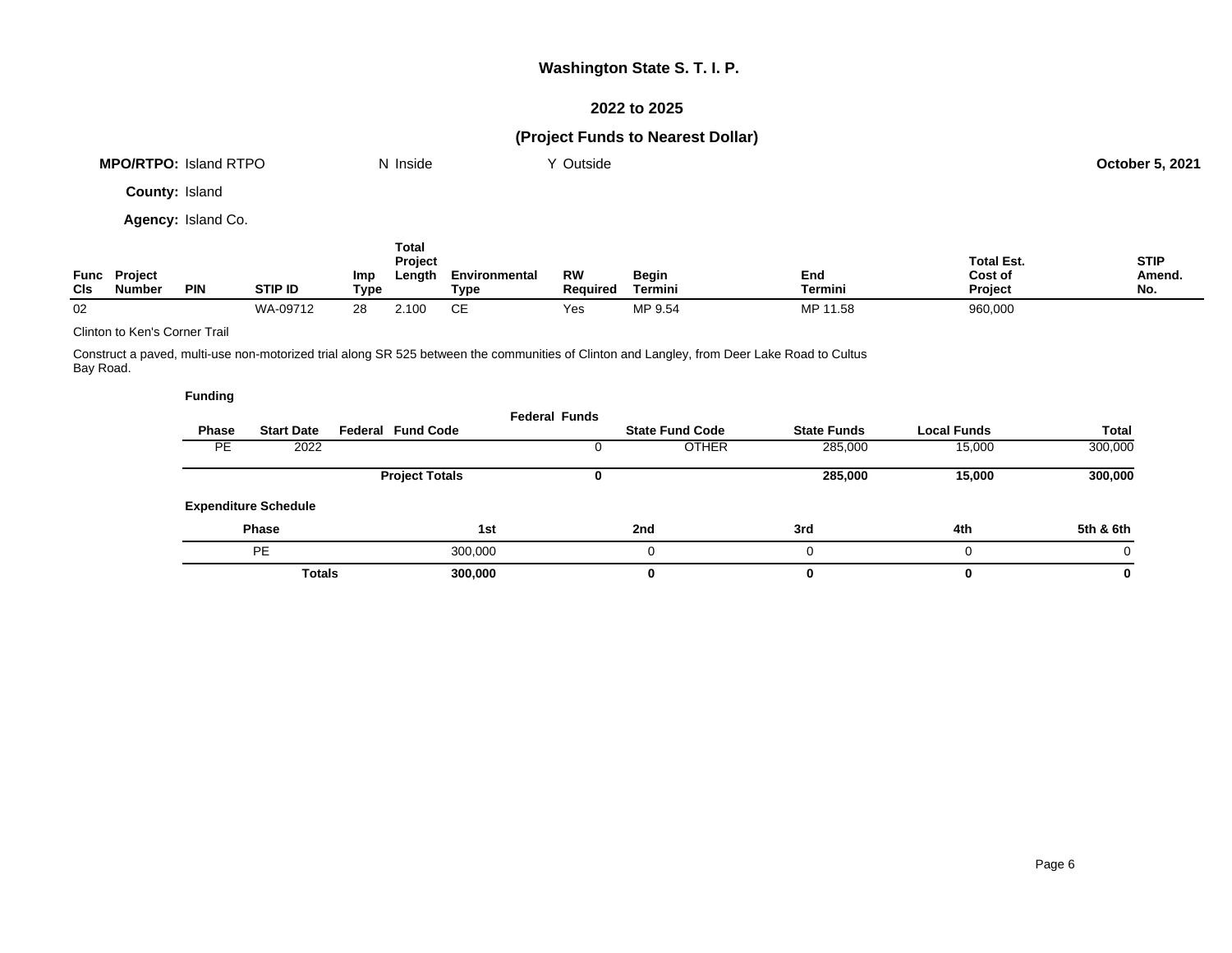## **2022 to 2025**

## **(Project Funds to Nearest Dollar)**

|                           |                          | <b>MPO/RTPO: Island RTPO</b>      |                                                      |             | N Inside                          |                       | Y Outside             |                        |                    |                                         | <b>October 5, 2021</b>       |
|---------------------------|--------------------------|-----------------------------------|------------------------------------------------------|-------------|-----------------------------------|-----------------------|-----------------------|------------------------|--------------------|-----------------------------------------|------------------------------|
|                           | County: Island           |                                   |                                                      |             |                                   |                       |                       |                        |                    |                                         |                              |
|                           |                          | Agency: Island Co.                |                                                      |             |                                   |                       |                       |                        |                    |                                         |                              |
| <b>Func</b><br><b>CIs</b> | Project<br><b>Number</b> | <b>PIN</b>                        | <b>STIP ID</b>                                       | Imp<br>Type | <b>Total</b><br>Project<br>Length | Environmental<br>Type | <b>RW</b><br>Required | Begin<br>Termini       | End<br>Termini     | <b>Total Est.</b><br>Cost of<br>Project | <b>STIP</b><br>Amend.<br>No. |
| 03                        | 000S(592)                |                                   | WA-12671                                             | 21          |                                   | <b>CE</b>             | No                    | Countywide             | Countywide         | 359,700                                 |                              |
|                           |                          | Countywide Speed Limit Evaluation |                                                      |             |                                   |                       |                       |                        |                    |                                         |                              |
|                           |                          |                                   | Evaluate and update posted speed limits. Countywide. |             |                                   |                       |                       |                        |                    |                                         |                              |
|                           |                          | <b>Funding</b>                    |                                                      |             |                                   |                       |                       |                        |                    |                                         |                              |
|                           |                          | Phase                             | <b>Start Date</b>                                    |             | <b>Federal Fund Code</b>          |                       | <b>Federal Funds</b>  | <b>State Fund Code</b> | <b>State Funds</b> | <b>Local Funds</b>                      | <b>Total</b>                 |
|                           |                          | <b>CN</b>                         | 2022                                                 |             |                                   | <b>HSIP</b>           | 56,000                |                        |                    | 0                                       | 56,000                       |

**Expenditure Schedule**

**Project Totals 56,000 0 0 56,000**

**Phase 1st 2nd 3rd 4th 5th & 6th**  $\rm CN$  56,000 0 0 0 0 0 0

**Totals 56,000 0 0 0 0**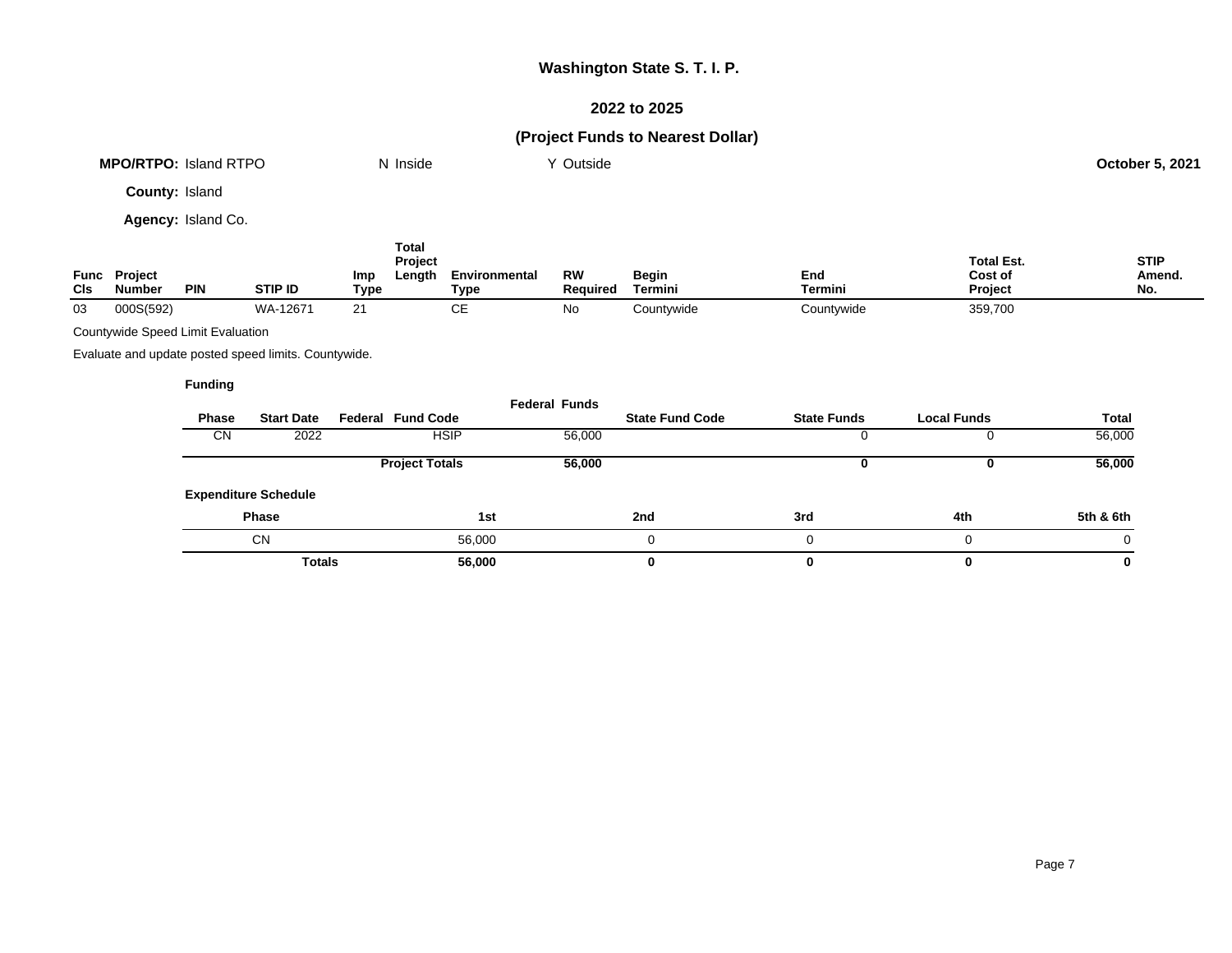## **2022 to 2025**

# **(Project Funds to Nearest Dollar)**

|     |                               | <b>MPO/RTPO: Island RTPO</b> |                |             | N Inside                   |                       | Y Outside             |                             |                             |                                         | <b>October 5, 2021</b>       |
|-----|-------------------------------|------------------------------|----------------|-------------|----------------------------|-----------------------|-----------------------|-----------------------------|-----------------------------|-----------------------------------------|------------------------------|
|     | <b>County: Island</b>         |                              |                |             |                            |                       |                       |                             |                             |                                         |                              |
|     |                               | Agency: Island Co.           |                |             |                            |                       |                       |                             |                             |                                         |                              |
| CIs | <b>Func Project</b><br>Number | <b>PIN</b>                   | <b>STIP ID</b> | Imp<br>Type | Total<br>Project<br>Length | Environmental<br>Type | RW<br><b>Required</b> | <b>Begin</b><br>Termini     | End<br>Termini              | <b>Total Est.</b><br>Cost of<br>Project | <b>STIP</b><br>Amend.<br>No. |
| 07  |                               |                              | WA-13268       | 04          | 1.000                      | СE                    | Yes                   | 0.25 mile in each direction | 0.25 mile in each direction | 4,925,000                               |                              |

East Camano Drive/Cross Island Intersection Improvements

Improvements at the intersection of East Camano Drive and Cross Island Road include, but are not limited to, removal of existing traffic signal to be replaced with a 4-leg Traditional Modern roundabout, including connection of the Cross Island Road and Arrowhead Road intersection.

| <b>Funding</b> |                             |                          |                      |                        |                    |                    |             |
|----------------|-----------------------------|--------------------------|----------------------|------------------------|--------------------|--------------------|-------------|
| Phase          | <b>Start Date</b>           | <b>Federal Fund Code</b> | <b>Federal Funds</b> | <b>State Fund Code</b> | <b>State Funds</b> | <b>Local Funds</b> | Total       |
| PE             | 2025                        | STP(R)                   | 756,750              |                        | 0                  | 118,250            | 875,000     |
| <b>RW</b>      | 2025                        | STP(R)                   | 43,250               |                        | 0                  | 6,750              | 50,000      |
|                |                             | <b>Project Totals</b>    | 800,000              |                        | 0                  | 125,000            | 925,000     |
|                | <b>Expenditure Schedule</b> |                          |                      |                        |                    |                    |             |
|                | Phase                       |                          | 1st                  | 2nd                    | 3rd                | 4th                | 5th & 6th   |
|                | <b>PE</b>                   |                          | 0                    | 0                      | 0                  | 875,000            | 0           |
|                | <b>RW</b>                   |                          | 0                    | 0                      | $\Omega$           | 50,000             | $\mathbf 0$ |
|                | <b>Totals</b>               |                          | 0                    | 0                      |                    | 925,000            | 0           |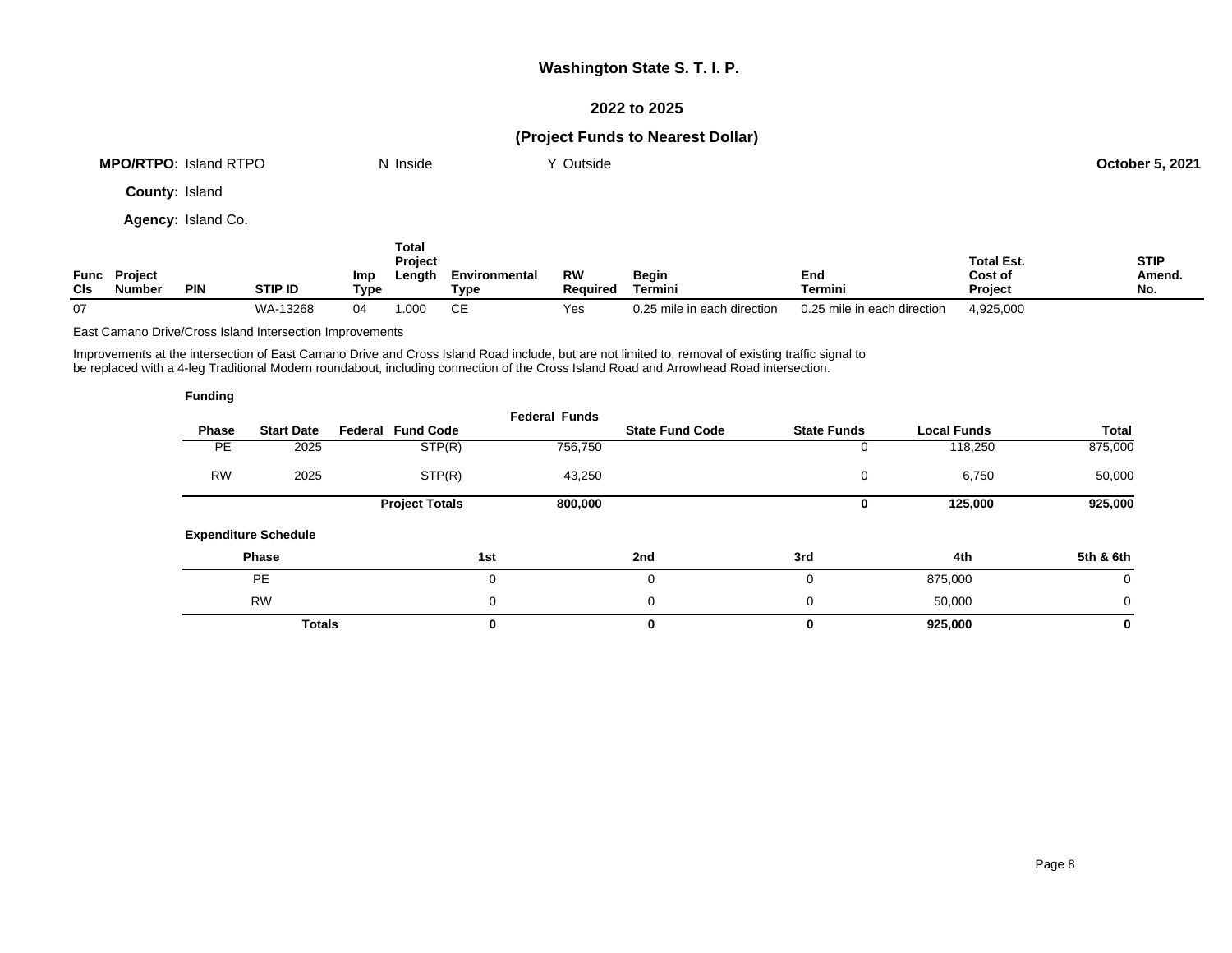## **2022 to 2025**

# **(Project Funds to Nearest Dollar)**

| <b>MPO/RTPO: Island RTPO</b> | N Inside         | Y Outside |                   | October 5, 2021 |
|------------------------------|------------------|-----------|-------------------|-----------------|
| County: Island               |                  |           |                   |                 |
| Agency: Island Co.           |                  |           |                   |                 |
|                              | Total<br>Project |           | <b>Total Est.</b> | <b>STIP</b>     |

| <b>Func</b><br>CIs | <b>Project</b><br>Number | PIN | STIP ID      | Imp<br>Tvpe | Length | Environmental<br>Tvpe | RW<br>Reauired | Begin<br>Γermini | End<br>Termini  | Cost of<br>Project | Amend<br>No. |
|--------------------|--------------------------|-----|--------------|-------------|--------|-----------------------|----------------|------------------|-----------------|--------------------|--------------|
| 00                 |                          |     | WA-<br>11185 |             | .10C   | --                    | N٥             | MP 32.9          | MP 35<br>' 35.1 | 2,596,000          |              |

Goldie Street to Hoffman Road Trail Connector

Construct paved, multi-use, non-motorized trail along SR20 from Goldie Street in Oak Harbor to Hoffman Road

|              |                             |                          | <b>Federal Funds</b> |                        |                    |                    |              |
|--------------|-----------------------------|--------------------------|----------------------|------------------------|--------------------|--------------------|--------------|
| <b>Phase</b> | <b>Start Date</b>           | <b>Federal Fund Code</b> |                      | <b>State Fund Code</b> | <b>State Funds</b> | <b>Local Funds</b> | <b>Total</b> |
| <b>PE</b>    | 2023                        | STP(US)                  | 244,000              |                        |                    | 32,000             | 276,000      |
|              |                             | <b>Project Totals</b>    | 244,000              |                        |                    | 32,000             | 276,000      |
|              | <b>Expenditure Schedule</b> |                          |                      |                        |                    |                    |              |
|              | <b>Phase</b>                |                          | 1st                  | 2nd                    | 3rd                | 4th                | 5th & 6th    |
|              | PE                          |                          | 0                    | 276,000                |                    |                    | $\Omega$     |
|              | <b>Totals</b>               |                          | 0                    | 276,000                |                    |                    | 0            |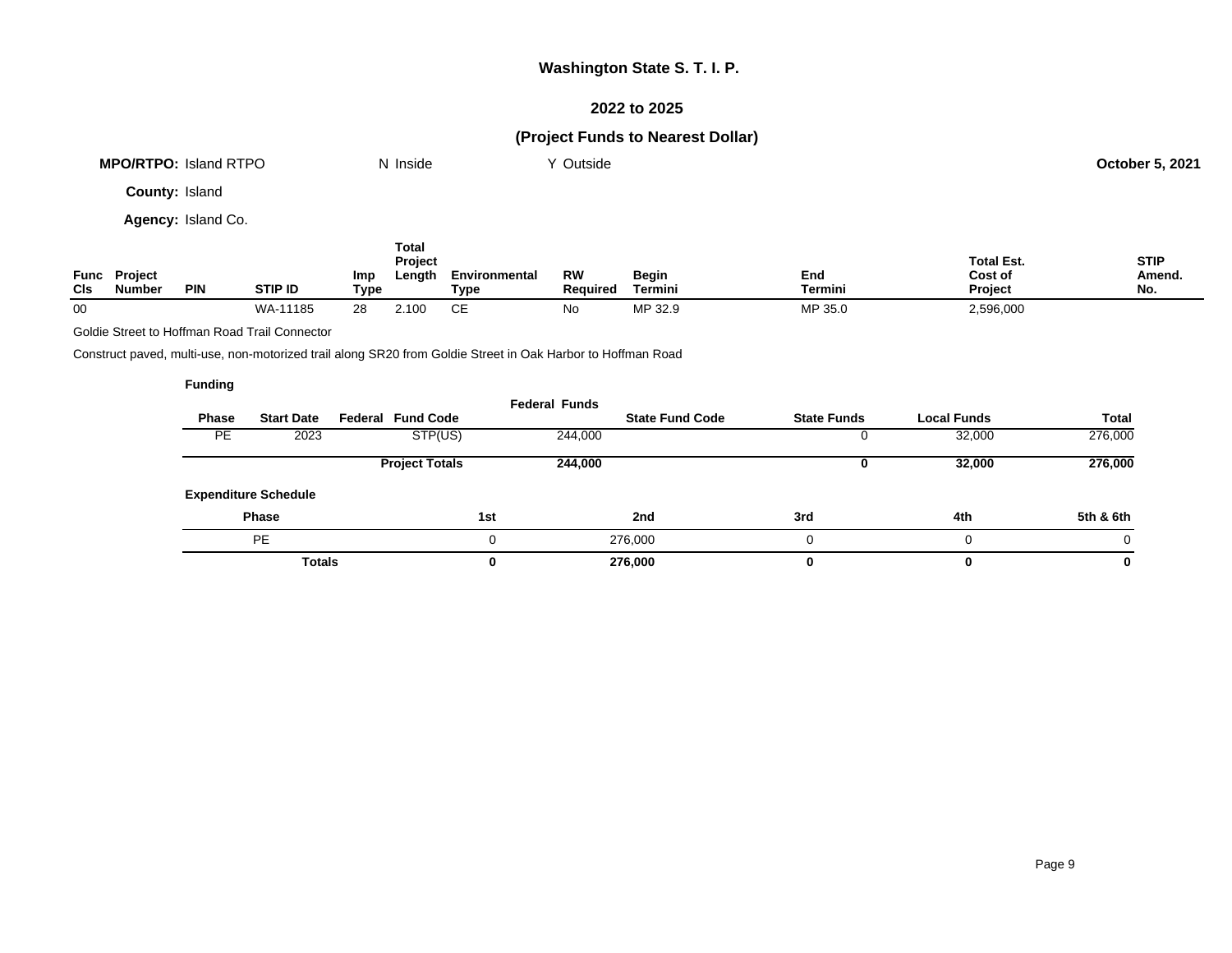## **2022 to 2025**

# **(Project Funds to Nearest Dollar)**

| <b>MPO/RTPO: Island RTPO</b> | N Inside | Y Outside | <b>October 5, 2021</b> |
|------------------------------|----------|-----------|------------------------|
| <b>County: Island</b>        |          |           |                        |
| <b>Agency: Island Co.</b>    |          |           |                        |

| Func<br><b>CIs</b> | <b>Project</b><br>Number | <b>PIN</b> | <b>STIP ID</b> | Total<br>Project<br>Length<br>Imp<br>Type | Environmental<br>Type | <b>RW</b><br>Reauired | Begin<br>Termini | End<br>Termini | <b>Total Est.</b><br>Cost of<br><b>Project</b> | <b>STIP</b><br>Amend.<br>No. |
|--------------------|--------------------------|------------|----------------|-------------------------------------------|-----------------------|-----------------------|------------------|----------------|------------------------------------------------|------------------------------|
| 00                 |                          |            | IC01-5001      | 27                                        | ◡∟                    | No                    | Countywide       | Countywide     | 748,335                                        |                              |

Island RTPO 2022-2025 UNIFIED WORK PROGRAM

Implementation and administration of the approved Unified Planning Work Program for the Island RTPO for years 2022, 2023 and 2025.

| <b>Funding</b> |                             |                          |                      |                        |                    |                    |              |
|----------------|-----------------------------|--------------------------|----------------------|------------------------|--------------------|--------------------|--------------|
| Phase          | <b>Start Date</b>           | <b>Federal Fund Code</b> | <b>Federal Funds</b> | <b>State Fund Code</b> | <b>State Funds</b> | <b>Local Funds</b> | <b>Total</b> |
| <b>PL</b>      | 2023                        | STP(R)                   | 88,667               | <b>WSDOT</b>           | 104,617            | 13,838             | 207,122      |
| PL             | 2025                        | STP(R)                   | 88,667               | <b>WSDOT</b>           | 104,617            | 13,838             | 207,122      |
|                |                             | <b>Project Totals</b>    | 177,334              |                        | 209,234            | 27,676             | 414,244      |
|                | <b>Expenditure Schedule</b> |                          |                      |                        |                    |                    |              |
|                | <b>Phase</b>                |                          | 1st                  | 2nd                    | 3rd                | 4th                | 5th & 6th    |
|                | PL                          |                          | 0                    | 207,122                | 0                  | 207.122            | $\Omega$     |
|                | <b>Totals</b>               |                          | 0                    | 207,122                | 0                  | 207,122            | $\mathbf 0$  |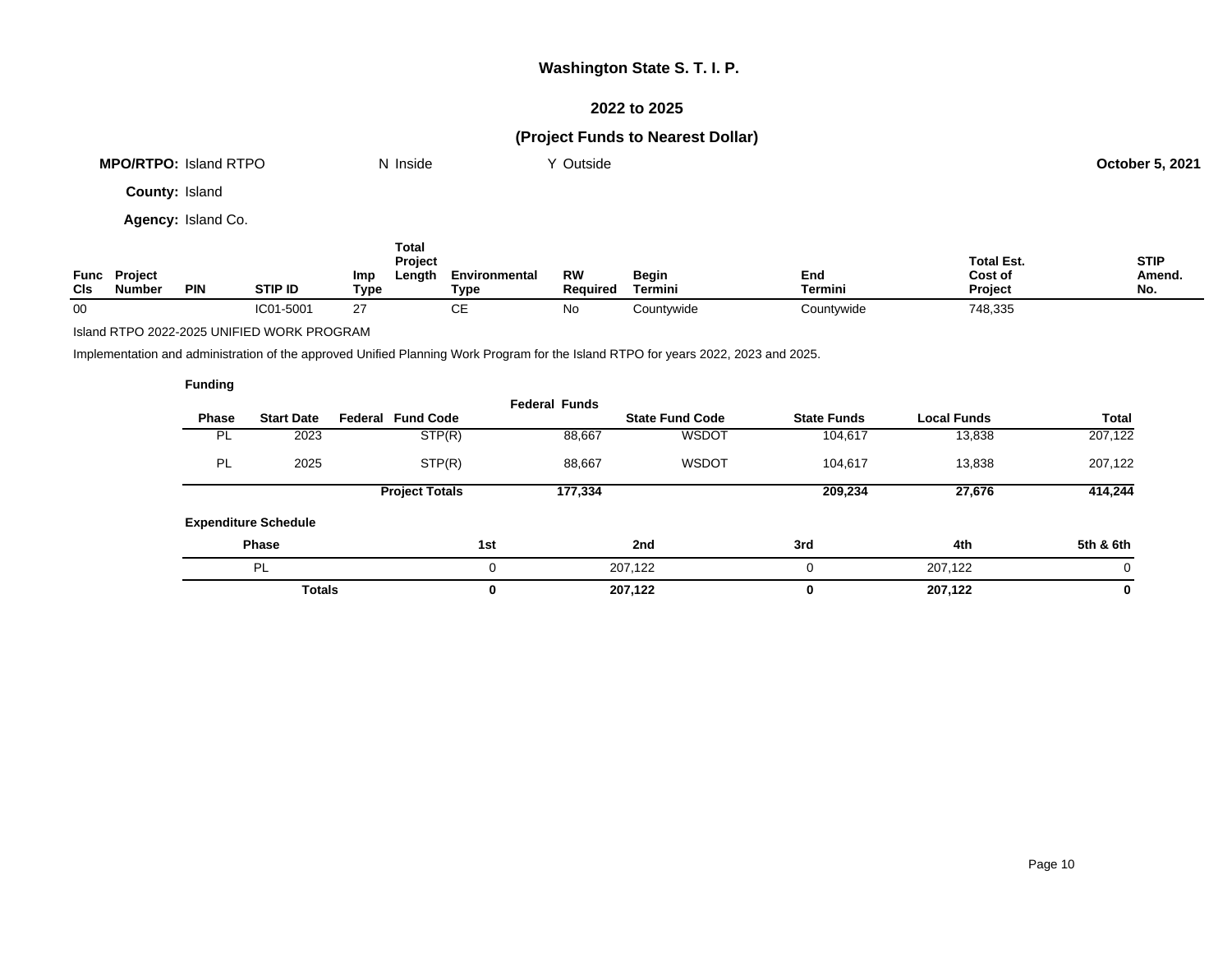## **2022 to 2025**

# **(Project Funds to Nearest Dollar)**

| <b>MPO/RTPO: Island RTPO</b> | N Inside | Y Outside | <b>October 5, 2021</b> |
|------------------------------|----------|-----------|------------------------|
| <b>County: Island</b>        |          |           |                        |
| Agency: Island Co.           |          |           |                        |

| <b>CIs</b> | <b>Func Project</b><br><b>Number</b> | <b>PIN</b> | <b>STIP ID</b> | Imp<br>Type | Total<br>Project<br>Length | Environmental<br>Type | RW<br><b>Required</b> | <b>Begin</b><br>Termini | End<br>Termini | <b>Total Est.</b><br>Cost of<br><b>Project</b> | <b>STIP</b><br>Amend.<br>No. |
|------------|--------------------------------------|------------|----------------|-------------|----------------------------|-----------------------|-----------------------|-------------------------|----------------|------------------------------------------------|------------------------------|
| 06         |                                      |            | WA-11711       | 28          | 2.040                      | CЕ                    | Yes                   | Fort Ebey Park Road     | Libbey Road    | 142,700                                        |                              |

Kettles - Fort Ebey Trail Connector

Develop a multi-use route to facilitate non-motorized travel from the paved Kettles Trail at SR-20 to Libbey Road via Kettles Forest, Fort Ebey State Park and Hill Valley Road.

| <b>Funding</b> |                             |                          |                      |                        |                    |                    |           |
|----------------|-----------------------------|--------------------------|----------------------|------------------------|--------------------|--------------------|-----------|
| Phase          | <b>Start Date</b>           | <b>Federal Fund Code</b> | <b>Federal Funds</b> | <b>State Fund Code</b> | <b>State Funds</b> | <b>Local Funds</b> | Total     |
| PE             | 2022                        |                          |                      |                        | 0                  | 10,000             | 10,000    |
| <b>CN</b>      | 2023                        | TAP(R)                   | 40,000               |                        | 0                  | 0                  | 40,000    |
| <b>CN</b>      | 2024                        | TAP(R)                   | 92,700               |                        | 0                  | 0                  | 92,700    |
|                |                             | <b>Project Totals</b>    | 132,700              |                        | 0                  | 10,000             | 142,700   |
|                | <b>Expenditure Schedule</b> |                          |                      |                        |                    |                    |           |
|                | Phase                       |                          | 1st                  | 2nd                    | 3rd                | 4th                | 5th & 6th |
|                | <b>PE</b>                   | 10,000                   |                      | 0                      | $\Omega$           | $\mathbf 0$        | 0         |
|                | <b>CN</b>                   |                          | 0                    | 40,000                 | 92,700             | 0                  | 0         |
|                | <b>Totals</b>               | 10,000                   |                      | 40,000                 | 92,700             | 0                  | 0         |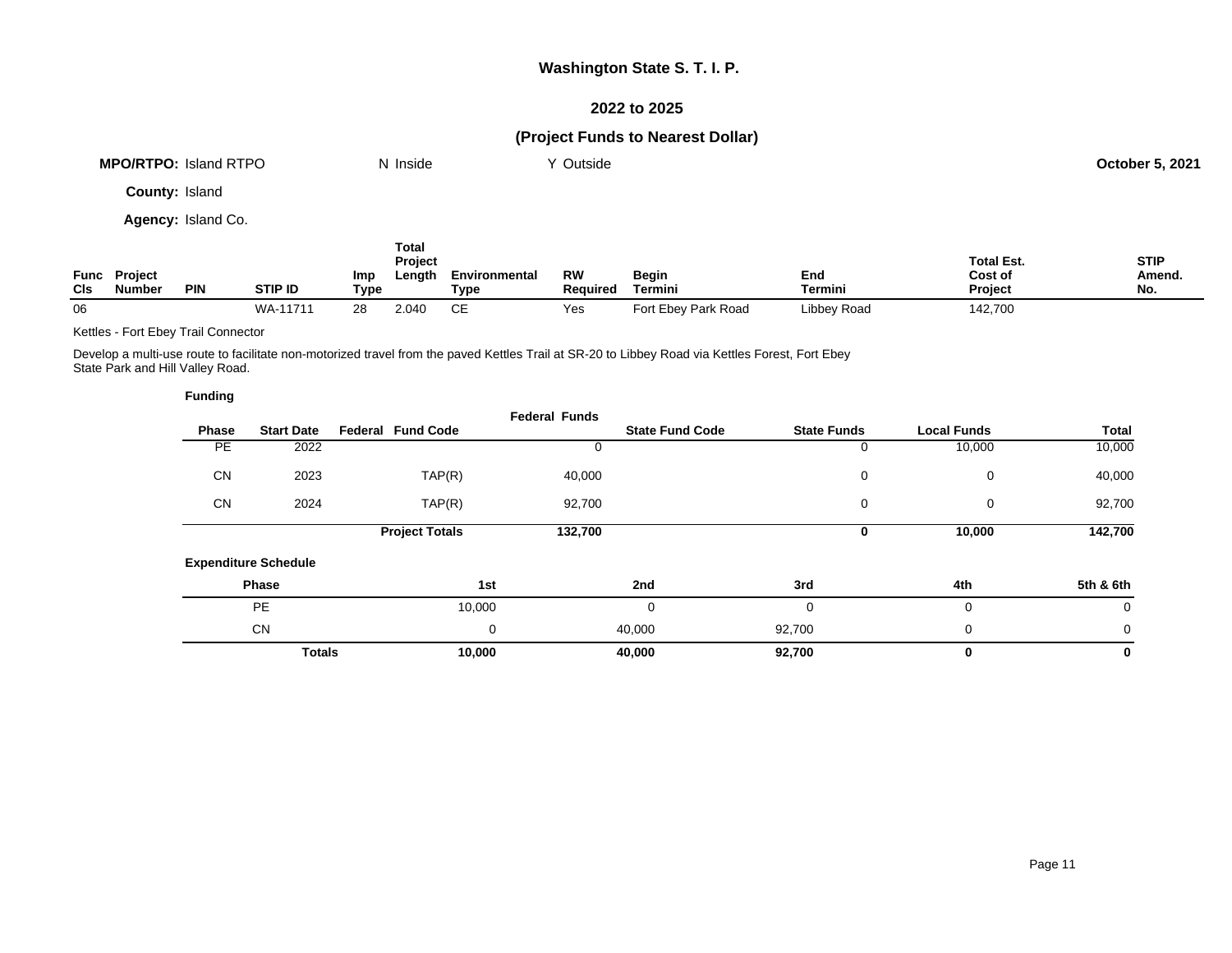## **2022 to 2025**

# **(Project Funds to Nearest Dollar)**

| <b>MPO/RTPO: Island RTPO</b> | N Inside | Y Outside | <b>October 5, 2021</b> |
|------------------------------|----------|-----------|------------------------|
| <b>County: Island</b>        |          |           |                        |
| Agency: Island Co.           |          |           |                        |
|                              | Total    |           |                        |

|             | <b>Project</b> |            |         |             | ------<br><b>Project</b> |                       | <b>RW</b> |                  | End      | <b>Total Est.</b><br>Cost of | <b>STIP</b><br>Amend. |
|-------------|----------------|------------|---------|-------------|--------------------------|-----------------------|-----------|------------------|----------|------------------------------|-----------------------|
| Func<br>CIs | Number         | <b>PIN</b> | STIP ID | Imp<br>Type | Length                   | Environmental<br>Type | Reauired  | Begin<br>Termini | Termini  | <b>Project</b>               | No.                   |
| 02          | 0020(205)      | 102010B    | WA11707 |             | .910                     | ∼⊏<br>◡∟              | Yes       | MP 16.42         | MP 18.41 | 4,600,000                    |                       |

SR 20 Shoulder Widening, Race Rd to Welcher Rd

Construct shoulders along highway SR 20 from MP 16.42 to MP 18.41.

|           |                             |                          | <b>Federal Funds</b> |                        |                    |                    |              |
|-----------|-----------------------------|--------------------------|----------------------|------------------------|--------------------|--------------------|--------------|
| Phase     | <b>Start Date</b>           | <b>Federal Fund Code</b> |                      | <b>State Fund Code</b> | <b>State Funds</b> | <b>Local Funds</b> | <b>Total</b> |
| <b>RW</b> | 2022                        | STP(R)                   | 745,630              |                        | O                  | 116,370            | 862,000      |
|           |                             | <b>Project Totals</b>    | 745,630              |                        | U                  | 116,370            | 862,000      |
|           | <b>Expenditure Schedule</b> |                          |                      |                        |                    |                    |              |
|           | <b>Phase</b>                | 1st                      |                      | 2nd                    | 3rd                | 4th                | 5th & 6th    |
|           | <b>RW</b>                   | 862,000                  |                      | 0                      | 0                  | 0                  | 0            |
|           | <b>Totals</b>               | 862,000                  |                      | 0                      | 0                  | 0                  | 0            |
|           |                             |                          |                      |                        |                    |                    |              |
|           |                             |                          | Eadaral Eunda        |                        |                    |                    |              |

|                                     | Feαerai Funds |                    |             |          |
|-------------------------------------|---------------|--------------------|-------------|----------|
|                                     |               | <b>State Funds</b> | ocal Funds. | Total    |
| <b>Agency Totals for Island Co.</b> | 2,415,183     | 494.234            | .195,881    | .105.298 |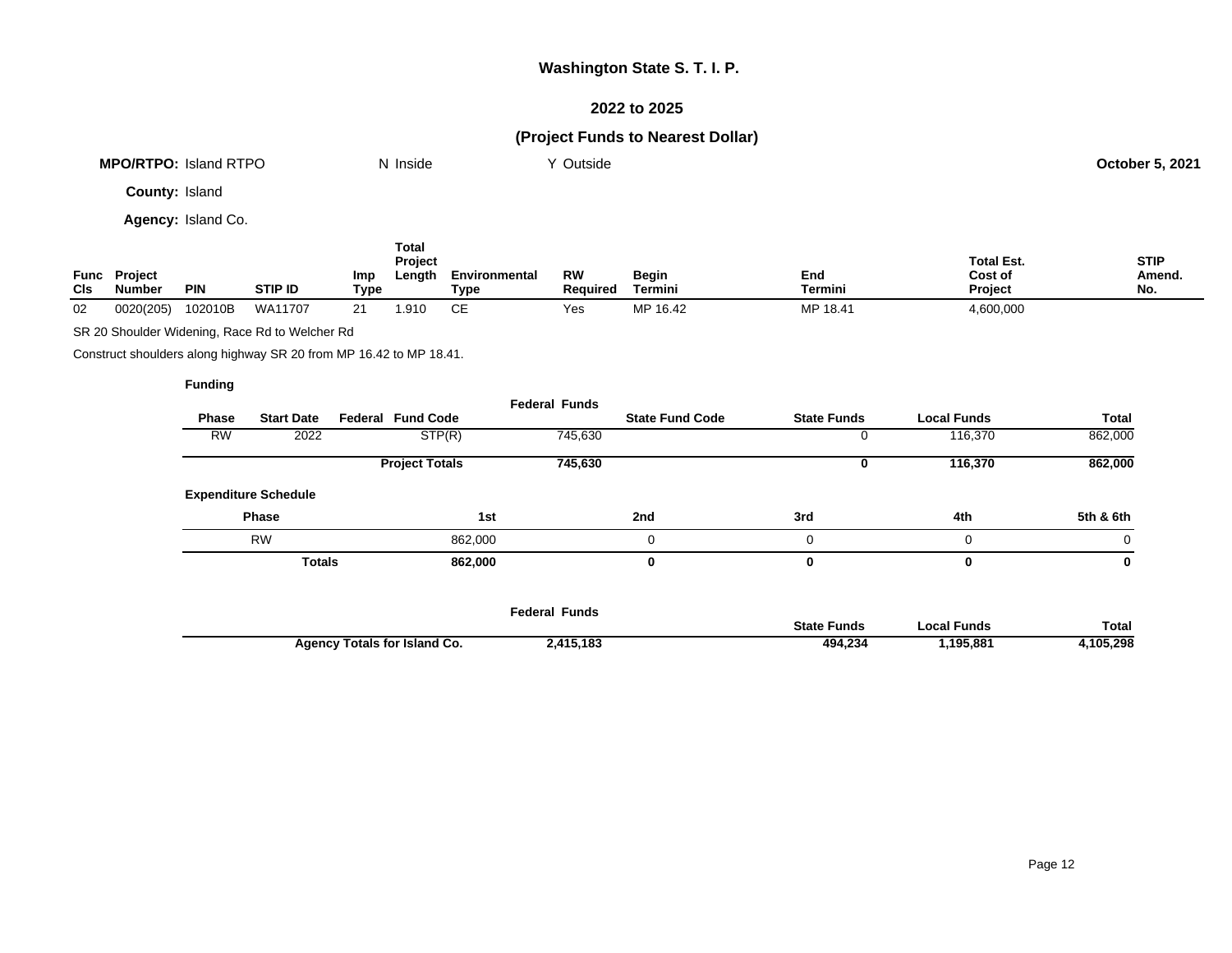## **2022 to 2025**

## **(Project Funds to Nearest Dollar)**

|     | <b>MPO/RTPO: Island RTPO</b>  |                               |                |                    | N Inside                          |                       | Y Outside                    |                         |                |                                         | <b>October 5, 2021</b>       |
|-----|-------------------------------|-------------------------------|----------------|--------------------|-----------------------------------|-----------------------|------------------------------|-------------------------|----------------|-----------------------------------------|------------------------------|
|     | <b>County: Island</b>         |                               |                |                    |                                   |                       |                              |                         |                |                                         |                              |
|     |                               | <b>Agency: Island Transit</b> |                |                    |                                   |                       |                              |                         |                |                                         |                              |
| CIS | Func Project<br><b>Number</b> | <b>PIN</b>                    | <b>STIP ID</b> | <b>Imp</b><br>Type | <b>Total</b><br>Project<br>Length | Environmental<br>Type | <b>RW</b><br><b>Required</b> | <b>Begin</b><br>Termini | End<br>Termini | <b>Total Est.</b><br>Cost of<br>Project | <b>STIP</b><br>Amend.<br>No. |

00 WA-13765 23 CE Yes N/A N/A 9,700,000

### South Whidbey Transit Center

The South Whidbey Transit Center will be a state-of-the art facility that includes 200 parking stalls and a small operations building. This facility will make it possible for Island Transit to move closer to its goal of operating a zero emissions fleet, while providing equitable access to transportation in an underserved area. South Whidbey's first transit hub will also provide better access to ferries, a much needed park & ride, facilities for staff, and electric vehicle charging stations.

|              |                             |                          | <b>Federal Funds</b> |                        |                    |                    |              |
|--------------|-----------------------------|--------------------------|----------------------|------------------------|--------------------|--------------------|--------------|
| <b>Phase</b> | <b>Start Date</b>           | <b>Federal Fund Code</b> |                      | <b>State Fund Code</b> | <b>State Funds</b> | <b>Local Funds</b> | <b>Total</b> |
| <b>PE</b>    | 2022                        |                          |                      |                        |                    | 1,000,000          | 000,000,     |
|              |                             | <b>Project Totals</b>    |                      |                        |                    | 1,000,000          | 1,000,000    |
|              | <b>Expenditure Schedule</b> |                          |                      |                        |                    |                    |              |
|              | <b>Phase</b>                |                          | 1st                  | 2nd                    | 3rd                | 4th                | 5th & 6th    |
|              | <b>PE</b>                   | 1,000,000                |                      |                        |                    |                    | 0            |
|              | <b>Totals</b>               | 1,000,000                |                      |                        |                    |                    | 0            |

|                            | Funds<br>-edera |       |          |          |
|----------------------------|-----------------|-------|----------|----------|
|                            |                 | -und. | ⊤unds    | Total    |
| Transit<br>∶ Island<br>. . |                 |       | .000.000 | .000.000 |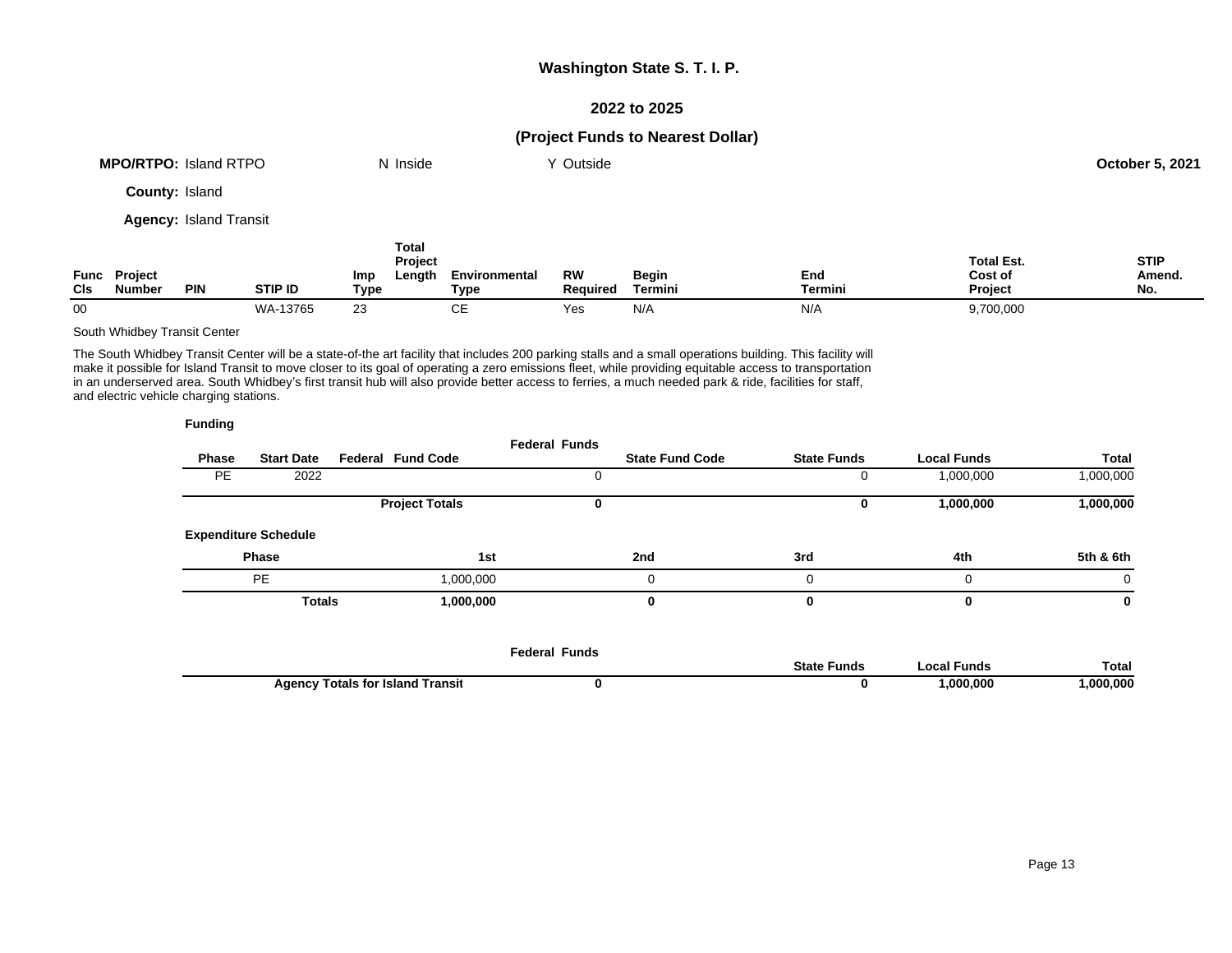## **2022 to 2025**

## **(Project Funds to Nearest Dollar)**

|     | <b>MPO/RTPO: Island RTPO</b>  |                           |                |                    | N Inside                          |                       | Y Outside                    |                         |                |                                         | October 5, 2021              |
|-----|-------------------------------|---------------------------|----------------|--------------------|-----------------------------------|-----------------------|------------------------------|-------------------------|----------------|-----------------------------------------|------------------------------|
|     | <b>County: Island</b>         |                           |                |                    |                                   |                       |                              |                         |                |                                         |                              |
|     |                               | <b>Agency: Oak Harbor</b> |                |                    |                                   |                       |                              |                         |                |                                         |                              |
| CIS | Func Project<br><b>Number</b> | <b>PIN</b>                | <b>STIP ID</b> | <b>Imp</b><br>Type | <b>Total</b><br>Project<br>Length | Environmental<br>Type | <b>RW</b><br><b>Required</b> | <b>Begin</b><br>Termini | End<br>Termini | <b>Total Est.</b><br>Cost of<br>Project | <b>STIP</b><br>Amend.<br>No. |

00 WA-13275 18 CE No N/A N/A 150,000

### Active Transportation Plan

Active Transportation Plan includes an assessment of the existing conditions of infrastructure, signage, parking and whatever else is in the rightsof-way. The Plan will also include recommendations of developing programs, policy changes, development regulations, and other steps to keep the street network open to safe transportation.

| <b>Funding</b> |                   |               |
|----------------|-------------------|---------------|
| Phase          | <b>Start Date</b> | <b>Federa</b> |

|              |                             |                          | <b>Federal Funds</b> |                        |                    |                    |              |
|--------------|-----------------------------|--------------------------|----------------------|------------------------|--------------------|--------------------|--------------|
| <b>Phase</b> | <b>Start Date</b>           | <b>Federal Fund Code</b> |                      | <b>State Fund Code</b> | <b>State Funds</b> | <b>Local Funds</b> | <b>Total</b> |
| - PL         | 2022                        | TAP(US)                  | 129,750              |                        |                    | 20,250             | 150,000      |
|              |                             | <b>Project Totals</b>    | 129,750              |                        | u                  | 20,250             | 150,000      |
|              | <b>Expenditure Schedule</b> |                          |                      |                        |                    |                    |              |
|              | <b>Phase</b>                |                          | 1st                  | 2nd                    | 3rd                | 4th                | 5th & 6th    |
|              | PL                          | 150,000                  |                      | 0                      |                    | $\Omega$           | $\Omega$     |
|              | <b>Totals</b>               | 150,000                  |                      | 0                      |                    | 0                  | 0            |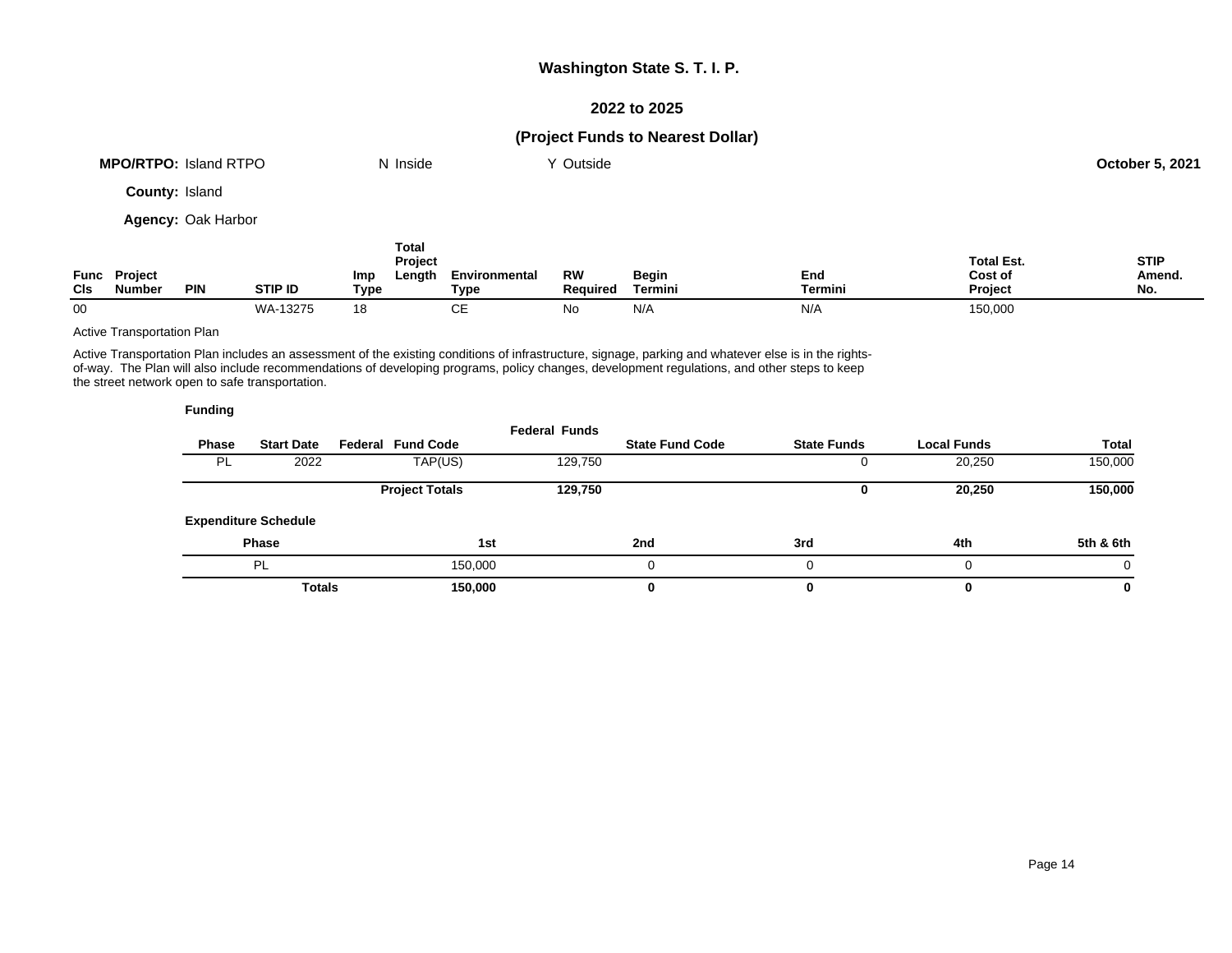## **2022 to 2025**

# **(Project Funds to Nearest Dollar)**

| <b>MPO/RTPO: Island RTPO</b> | N Inside | Y Outside | <b>October 5, 2021</b> |
|------------------------------|----------|-----------|------------------------|
| <b>County: Island</b>        |          |           |                        |
| <b>Agency: Oak Harbor</b>    |          |           |                        |

| Func<br>CIS | Project<br>Number | <b>PIN</b> | <b>STIP ID</b> | Imp<br>Type | Total<br><b>Project</b><br>Length | Environmental<br>Tvpe | <b>RW</b><br><b>Required</b> | <b>Begin</b><br>Termini | End<br>Termini | <b>Total Est.</b><br>Cost of<br><b>Project</b> | <b>STIP</b><br>Amend.<br>No. |
|-------------|-------------------|------------|----------------|-------------|-----------------------------------|-----------------------|------------------------------|-------------------------|----------------|------------------------------------------------|------------------------------|
| 04          |                   |            | WA-13276       | 04          | 1.020                             | ∼⊏<br>◡⊏              | No                           | NE Midway Blvd          | E Pioneer Way  | ,198,266                                       |                              |

## Midway Blvd Improvement

Grind and overlay roadway. Upgrade pedestrian facilities. Rechannelization and upgrade traffic signal systems.

| <b>Phase</b><br><b>CN</b> | <b>Start Date</b><br>2025   | <b>Federal Fund Code</b><br>STP(US) | <b>Federal Funds</b><br>950,000 | <b>State Fund Code</b> | <b>State Funds</b> | <b>Local Funds</b><br>148,266 | Total<br>1,098,266 |
|---------------------------|-----------------------------|-------------------------------------|---------------------------------|------------------------|--------------------|-------------------------------|--------------------|
|                           |                             | <b>Project Totals</b>               | 950,000                         |                        | u                  | 148,266                       | 1,098,266          |
|                           | <b>Expenditure Schedule</b> |                                     |                                 |                        |                    |                               |                    |
|                           | <b>Phase</b>                |                                     | 1st                             | 2nd                    | 3rd                | 4th                           | 5th & 6th          |
|                           | <b>CN</b>                   |                                     | 0                               |                        |                    | 1,098,266                     | 0                  |
|                           | <b>Totals</b>               |                                     | 0                               | 0                      |                    | 1,098,266                     | 0                  |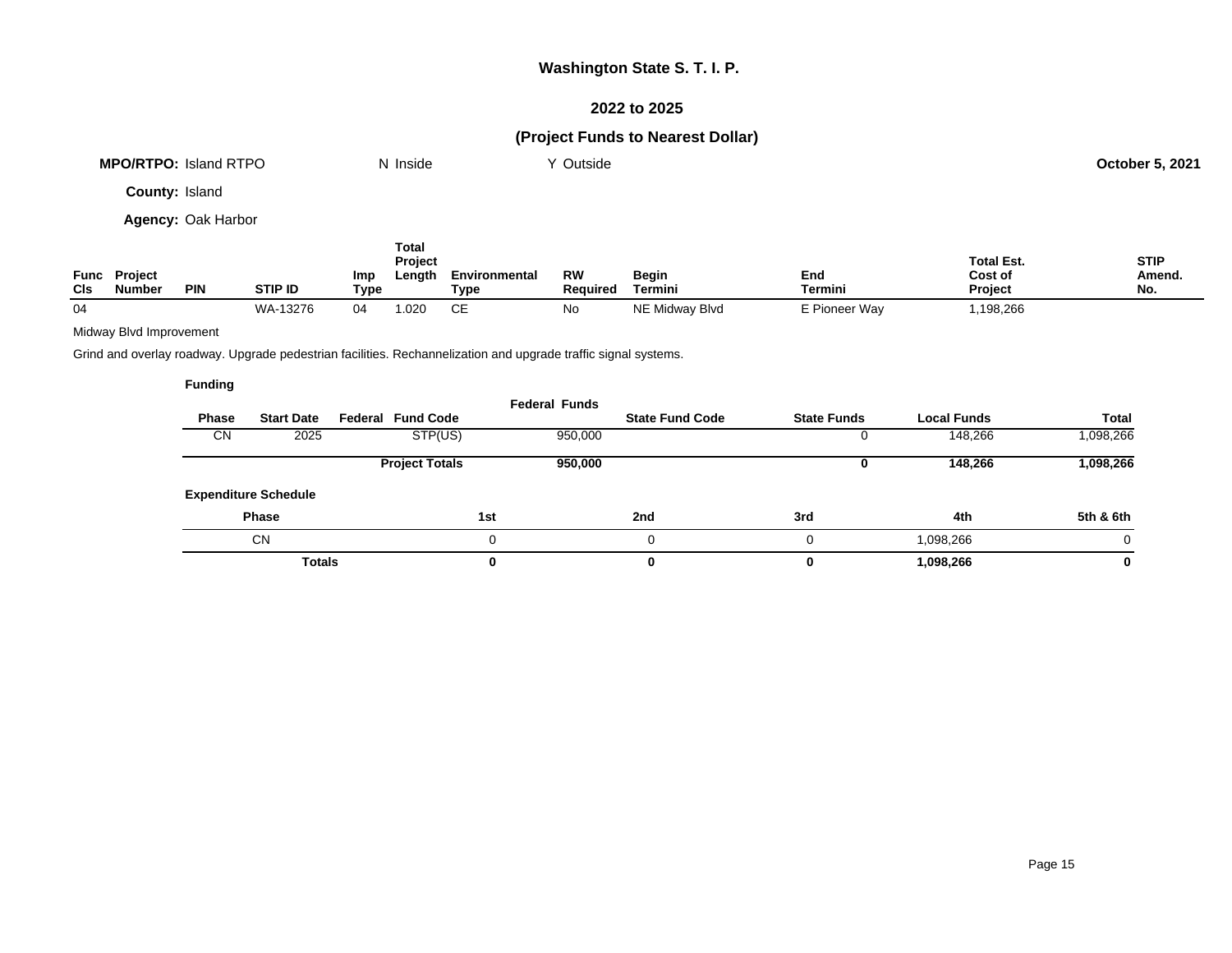## **2022 to 2025**

# **(Project Funds to Nearest Dollar)**

| <b>MPO/RTPO: Island RTPO</b> | N Inside | Y Outside | <b>October 5, 2021</b> |
|------------------------------|----------|-----------|------------------------|
| <b>County: Island</b>        |          |           |                        |
| <b>Agency: Oak Harbor</b>    |          |           |                        |

|             |                                 |            |                |                    | Total<br>Project |                       |                |                         |                | <b>Total Est.</b>         | <b>STIP</b>         |
|-------------|---------------------------------|------------|----------------|--------------------|------------------|-----------------------|----------------|-------------------------|----------------|---------------------------|---------------------|
| Func<br>CIS | <b>Project</b><br><b>Number</b> | <b>PIN</b> | <b>STIP ID</b> | <b>Imp</b><br>Type | Length           | Environmental<br>Type | RW<br>Reauired | <b>Begin</b><br>Termini | End<br>Termini | Cost of<br><b>Project</b> | <b>Amend</b><br>No. |
| 05          | 7760(001)                       |            | WA-09192       | 04                 | 0.480            | CЕ                    | Yes            | '. Oak Harbor St.       | <b>SR-20</b>   | ,123,313                  |                     |

### NE 7th Ave. Reconstruction

Street reconstruction, non-motorized facilities, & illumination. Project provides significantly improved access for pedestrian, bicycle and transit modes.

|              |                             |                          | <b>Federal Funds</b> |                        |                    |                    |           |
|--------------|-----------------------------|--------------------------|----------------------|------------------------|--------------------|--------------------|-----------|
| <b>Phase</b> | <b>Start Date</b>           | <b>Federal Fund Code</b> |                      | <b>State Fund Code</b> | <b>State Funds</b> | <b>Local Funds</b> | Total     |
| <b>RW</b>    | 2022                        | STP(US)                  | 194,174              |                        | υ                  | 30,305             | 224,479   |
| <b>CN</b>    | 2023                        | STP(US)                  | 345,826              |                        | 0                  | 53,973             | 399,799   |
|              |                             | <b>Project Totals</b>    | 540,000              |                        | 0                  | 84,278             | 624,278   |
|              | <b>Expenditure Schedule</b> |                          |                      |                        |                    |                    |           |
|              | <b>Phase</b>                |                          | 1st                  | 2nd                    | 3rd                | 4th                | 5th & 6th |
|              | <b>RW</b>                   | 224,479                  |                      | O                      | 0                  | 0                  | 0         |
|              | <b>CN</b>                   |                          | 0                    | 399,799                | 0                  | 0                  | 0         |
|              | <b>Totals</b>               | 224,479                  |                      | 399,799                | 0                  | 0                  | 0         |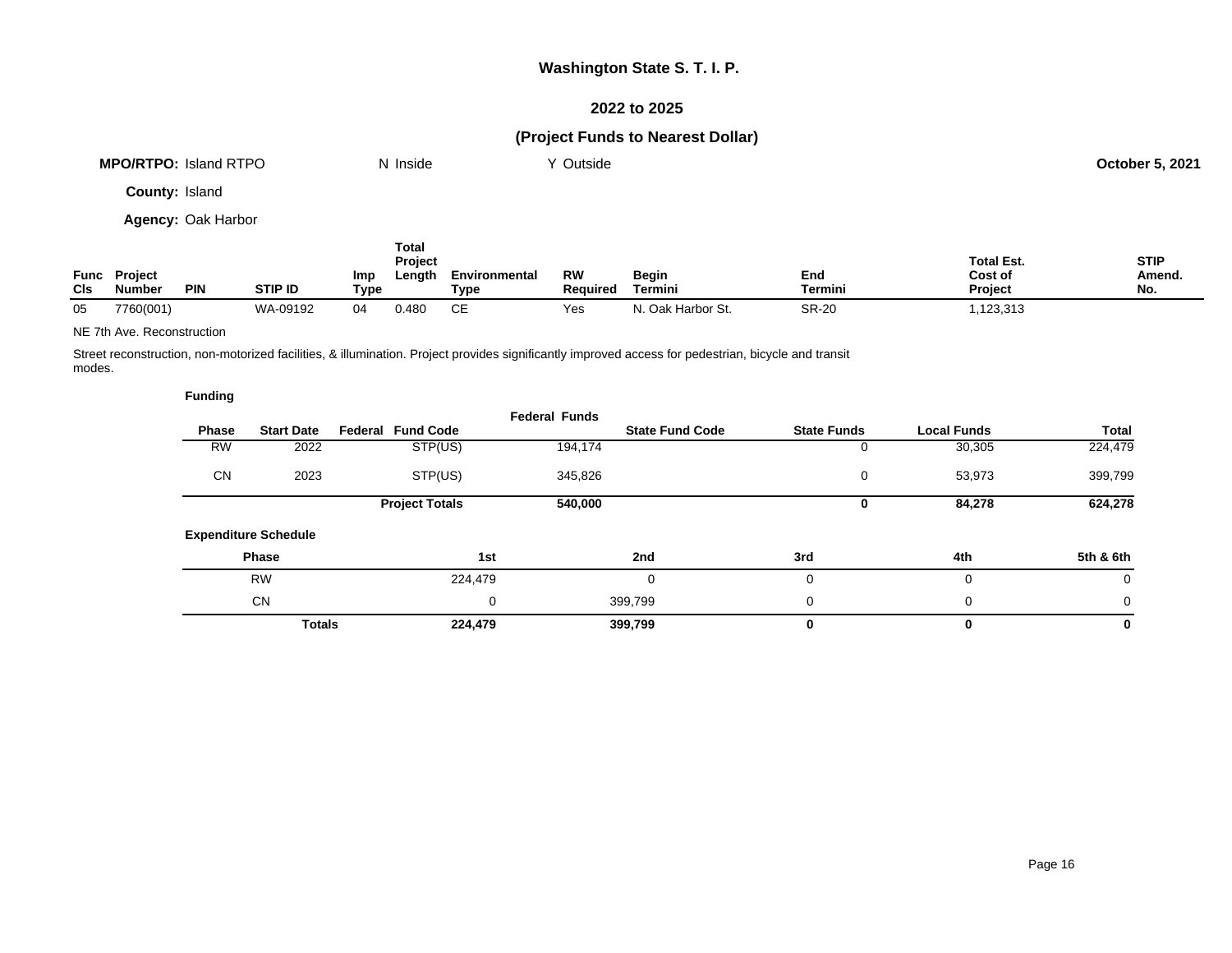## **2022 to 2025**

# **(Project Funds to Nearest Dollar)**

| <b>MPO/RTPO: Island RTPO</b> | N Inside | ∨ Outside | <b>October 5, 2021</b> |
|------------------------------|----------|-----------|------------------------|
| County: Island               |          |           |                        |

**Agency:** Oak Harbor

|                    |                                 |            |                |             | <b>Total</b><br><b>Project</b> |                       |                |                         |                       | <b>Total Est.</b>         | <b>STIP</b>   |
|--------------------|---------------------------------|------------|----------------|-------------|--------------------------------|-----------------------|----------------|-------------------------|-----------------------|---------------------------|---------------|
| Func<br><b>CIs</b> | <b>Project</b><br><b>Number</b> | <b>PIN</b> | <b>STIP ID</b> | Imp<br>Type | ∟ength                         | Environmental<br>Tvpe | RW<br>Reauired | <b>Begin</b><br>Termini | End<br><b>Termini</b> | Cost of<br><b>Project</b> | Amend.<br>No. |
| 04                 |                                 |            | WA-07425       | 06          | 0.600                          | ∼⊏<br>◡∟              | N0             | W. Whidbey Ave.         | NW Crosby Ave.        | 360,609                   |               |

NW Heller Street Overlay

Overlay surface for maintenance; replace curb ramps; striping.

|           |                             |                          | <b>Federal Funds</b> |                        |                    |                    |              |
|-----------|-----------------------------|--------------------------|----------------------|------------------------|--------------------|--------------------|--------------|
| Phase     | <b>Start Date</b>           | <b>Federal Fund Code</b> |                      | <b>State Fund Code</b> | <b>State Funds</b> | <b>Local Funds</b> | <b>Total</b> |
| <b>PE</b> | 2022                        | STP(US)                  | 31,200               |                        | 0                  | 4,869              | 36,069       |
| <b>CN</b> | 2023                        | STP(US)                  | 280,727              |                        | 0                  | 43,813             | 324,540      |
|           |                             | <b>Project Totals</b>    | 311,927              |                        | 0                  | 48,682             | 360,609      |
|           | <b>Expenditure Schedule</b> |                          |                      |                        |                    |                    |              |
|           | Phase                       |                          | 1st                  | 2nd                    | 3rd                | 4th                | 5th & 6th    |
|           | <b>PE</b>                   | 36,069                   |                      | $\mathbf 0$            | 0                  | $\mathbf 0$        | 0            |
|           | <b>CN</b>                   |                          | 0                    | 324,540                | 0                  | $\mathbf 0$        | 0            |
|           | <b>Totals</b>               | 36,069                   |                      | 324,540                | 0                  | 0                  | $\mathbf 0$  |
|           |                             |                          |                      |                        |                    |                    |              |
|           |                             |                          | <b>Federal Funds</b> |                        |                    |                    |              |

|                                        | .<br>.<br>.              | State<br><b>Funds</b> | ' Funds<br>.ocal | Total              |
|----------------------------------------|--------------------------|-----------------------|------------------|--------------------|
| <b>Fotals for Oak Harbor</b><br>Adency | 024 677<br>ו וס, ו כפ, ו |                       | 301<br>476       | $\overline{a}$<br> |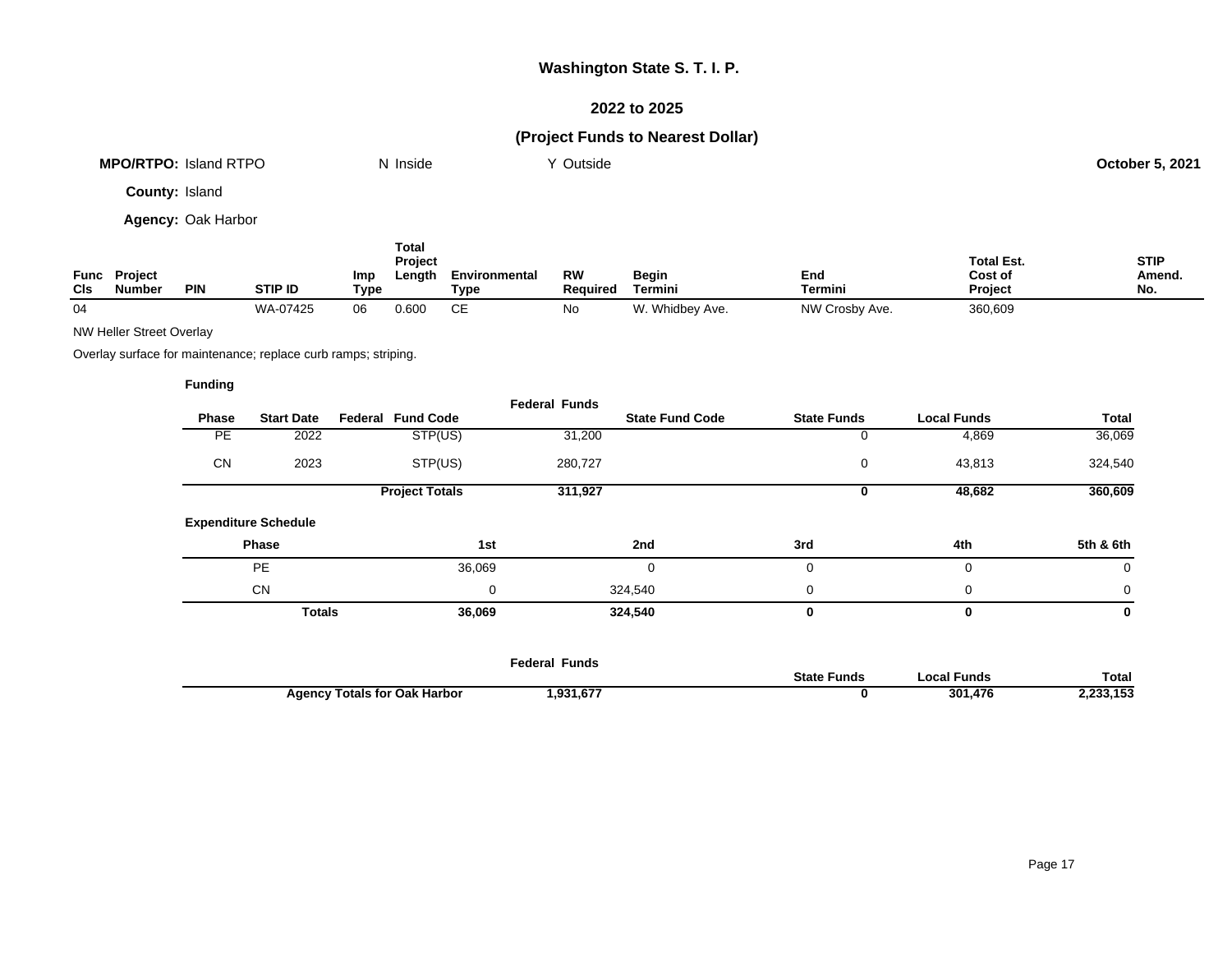## **2022 to 2025**

# **(Project Funds to Nearest Dollar)**

| <b>MPO/RTPO:</b><br>Island RTPO | N Inside | Outside | 5,202'<br>October |
|---------------------------------|----------|---------|-------------------|
|                                 |          |         |                   |

**County:**

**Agency:** WSDOT - NW

|            |                               |                |                |             | Total<br><b>Project</b> |                       |                |                  |                | <b>Total Est.</b>         | <b>STIP</b>   |
|------------|-------------------------------|----------------|----------------|-------------|-------------------------|-----------------------|----------------|------------------|----------------|---------------------------|---------------|
| <b>CIs</b> | <b>Func Project</b><br>Number | <b>PIN</b>     | <b>STIP ID</b> | Imp<br>Type | Lenath                  | Environmental<br>Туре | RW<br>Reauired | Begin<br>Termini | End<br>Termini | Cost of<br><b>Project</b> | Amend.<br>No. |
| 00         |                               | <b>BPISLAN</b> | WA-08651       | 06          | 0.000                   | CЕ                    | No             | MP 0.00          | MP 0.00        | 2,078,334                 |               |

Asphalt/Chip Seal Preservation Island County

Resurface the roadway with chip seal or hot mix asphalt to preserve the structural integrity of the roadway and extend the service life of the pavement. The individual projects may be found at http://www.wsdot.wa.gov/projects/search/ under the "Programmatic Projects in STIP" tab.

| <b>Funding</b> |                             |                          |                      |                        |                    |                    |             |
|----------------|-----------------------------|--------------------------|----------------------|------------------------|--------------------|--------------------|-------------|
| Phase          | <b>Start Date</b>           | <b>Federal Fund Code</b> | <b>Federal Funds</b> | <b>State Fund Code</b> | <b>State Funds</b> | <b>Local Funds</b> | Total       |
| PE             | 2022                        |                          |                      |                        | 0                  | 49,012             | 49,012      |
| <b>CN</b>      | 2022                        | <b>NHPP</b>              | 1,126,290            |                        | 0                  | 467,582            | 1,593,872   |
| <b>CN</b>      | 2023                        |                          | 0                    |                        | 0                  | 435,450            | 435,450     |
|                |                             | <b>Project Totals</b>    | 1,126,290            |                        | 0                  | 952,044            | 2,078,334   |
|                | <b>Expenditure Schedule</b> |                          |                      |                        |                    |                    |             |
|                | Phase                       | 1st                      |                      | 2nd                    | 3rd                | 4th                | 5th & 6th   |
|                | <b>PE</b>                   | 49,012                   |                      | 0                      | 0                  | 0                  | $\mathbf 0$ |
|                | <b>CN</b>                   | 1,593,872                |                      | 435,450                | 0                  | 0                  | 0           |
|                | <b>Totals</b>               | 1,642,884                |                      | 435,450                | 0                  | 0                  | $\mathbf 0$ |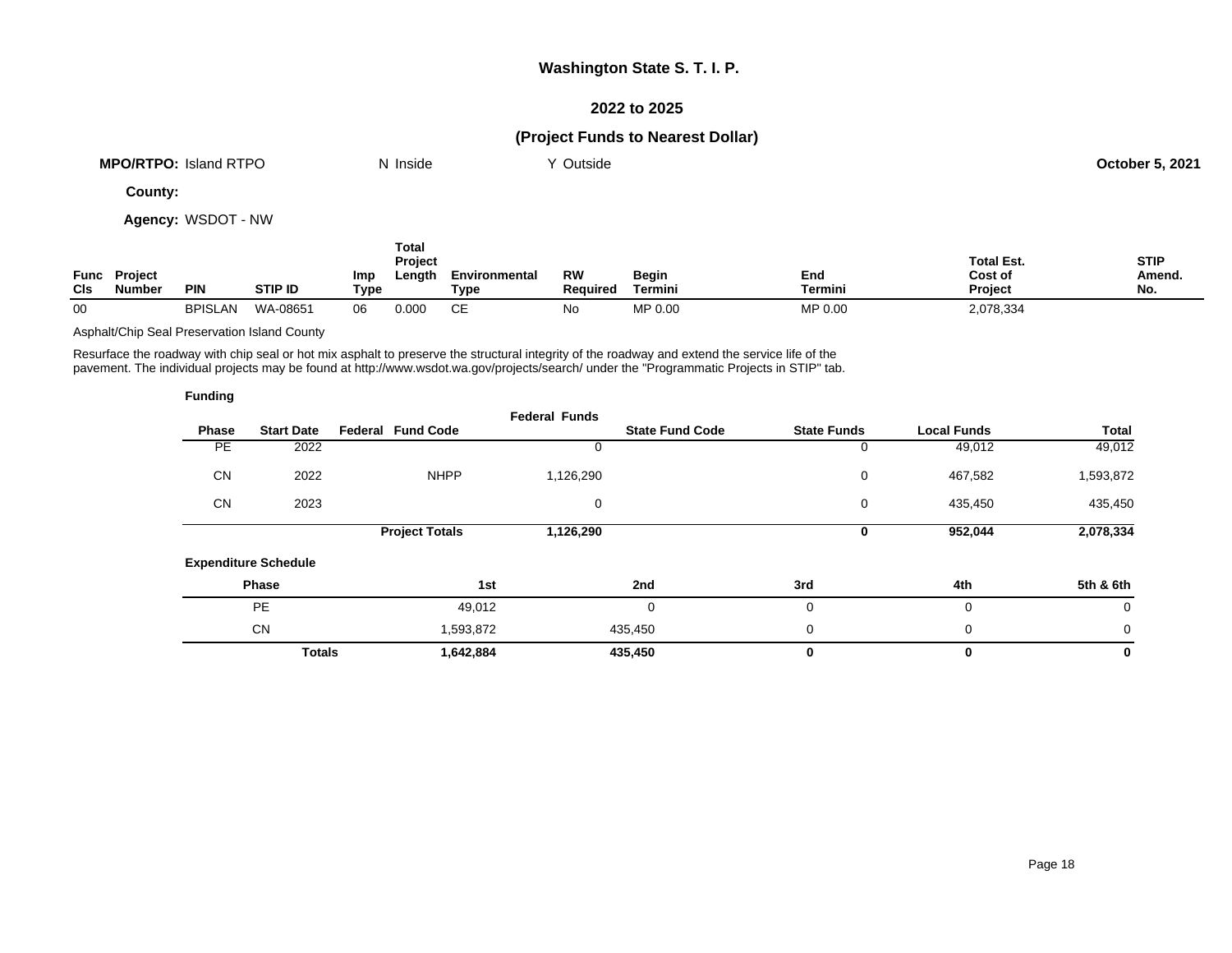## **2022 to 2025**

## **(Project Funds to Nearest Dollar)**

| <b>MPO/RTPO: Island RTPO</b> | N Inside | Y Outside | October 5, 2021 |
|------------------------------|----------|-----------|-----------------|
| County:                      |          |           |                 |

**Agency:** WSDOT - NW

| <b>CIs</b> | <b>Func Project</b><br><b>Number</b> | <b>PIN</b> | <b>STIP ID</b> | Imp<br>Type | Total<br><b>Project</b><br>Length | Environmental<br>Type | <b>RW</b><br><b>Required</b> | Begin<br>Termini | End<br>Termini | <b>Total Est.</b><br>Cost of<br><b>Project</b> | <b>STIP</b><br>Amend.<br>No. |
|------------|--------------------------------------|------------|----------------|-------------|-----------------------------------|-----------------------|------------------------------|------------------|----------------|------------------------------------------------|------------------------------|
| 03         | 0020(209)                            | 102026T    | WA-13367       | 20          | 0.330                             | CЕ                    | No                           | SR 20 MP 41.81   | SR 20 MP 42.14 | 440,576                                        |                              |

SR 20/Deception and Canoe Pass Bridges - Soil Abatement

During repair and painting of the Deception and Canoe Pass bridges, WSDOT discovered that the soil beneath them has high lead content that triggers DOE regulations requiring cleanup. Removing and replacing the contaminated soils will provide safe habitat for native species. Note: This project is within the boundaries of IRTPO and SCOG; dollars shown are for IRTPO only.

| <b>Funding</b> |                             |                          |                      |                        |                    |                    |              |
|----------------|-----------------------------|--------------------------|----------------------|------------------------|--------------------|--------------------|--------------|
| <b>Phase</b>   | <b>Start Date</b>           | <b>Federal Fund Code</b> | <b>Federal Funds</b> | <b>State Fund Code</b> | <b>State Funds</b> | <b>Local Funds</b> | <b>Total</b> |
| <b>CN</b>      | 2022                        | <b>NHPP</b>              | 372,923              |                        | Ü                  | 7,610              | 380,533      |
|                |                             | <b>Project Totals</b>    | 372,923              |                        | U                  | 7,610              | 380,533      |
|                | <b>Expenditure Schedule</b> |                          |                      |                        |                    |                    |              |
|                | <b>Phase</b>                |                          | 1st                  | 2nd                    | 3rd                | 4th                | 5th & 6th    |
|                | <b>CN</b>                   |                          | 300,639              | 79,894                 | 0                  | 0                  | 0            |
|                | <b>Totals</b>               |                          | 300,639              | 79.894                 | 0                  | 0                  | 0            |